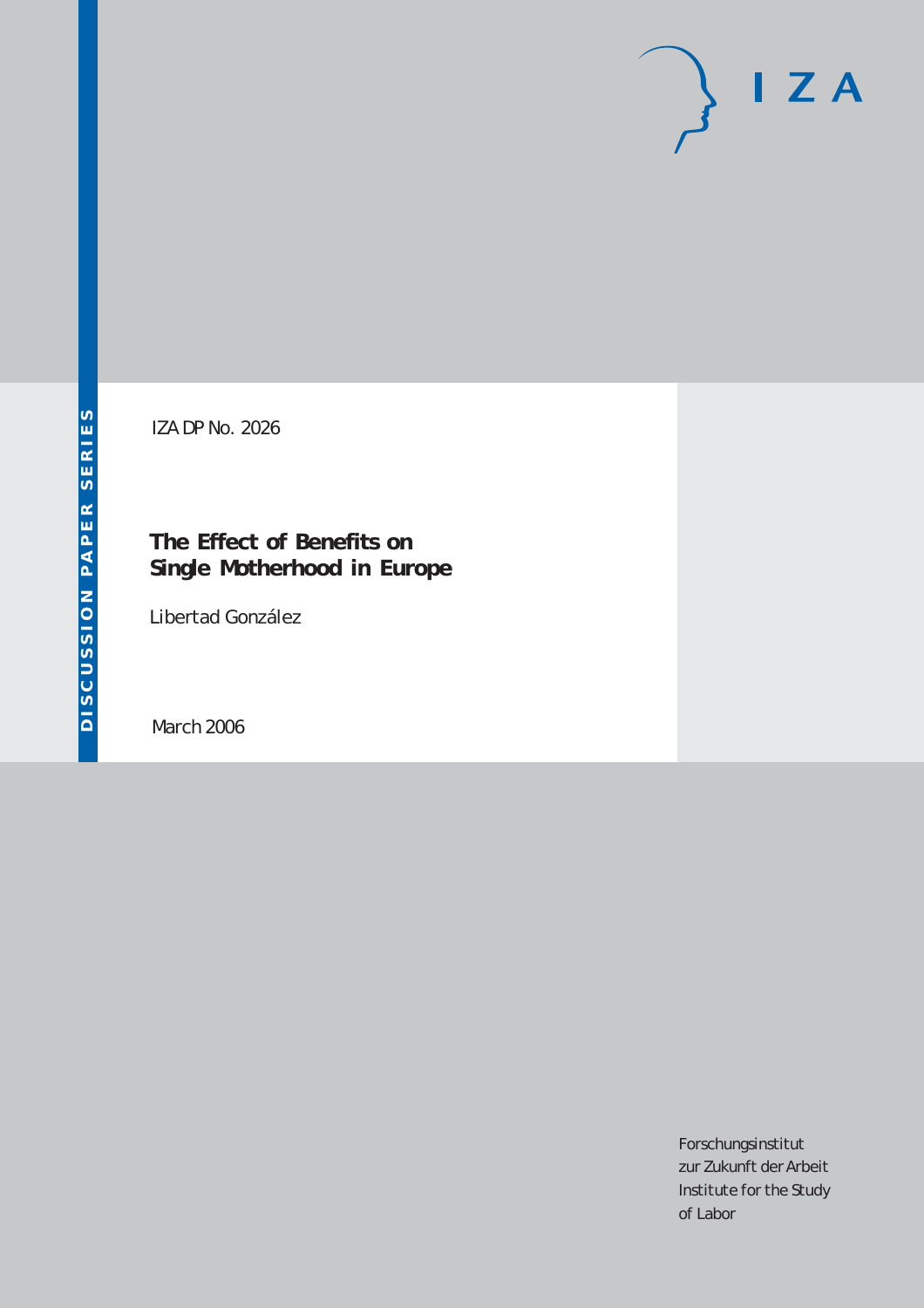# **The Effect of Benefits on Single Motherhood in Europe**

# **Libertad González**

*Universitat Pompeu Fabra and IZA Bonn* 

# Discussion Paper No. 2026 March 2006

IZA

P.O. Box 7240 53072 Bonn Germany

Phone: +49-228-3894-0 Fax: +49-228-3894-180 Email: [iza@iza.org](mailto:iza@iza.org)

Any opinions expressed here are those of the author(s) and not those of the institute. Research disseminated by IZA may include views on policy, but the institute itself takes no institutional policy positions.

The Institute for the Study of Labor (IZA) in Bonn is a local and virtual international research center and a place of communication between science, politics and business. IZA is an independent nonprofit company supported by Deutsche Post World Net. The center is associated with the University of Bonn and offers a stimulating research environment through its research networks, research support, and visitors and doctoral programs. IZA engages in (i) original and internationally competitive research in all fields of labor economics, (ii) development of policy concepts, and (iii) dissemination of research results and concepts to the interested public.

IZA Discussion Papers often represent preliminary work and are circulated to encourage discussion. Citation of such a paper should account for its provisional character. A revised version may be available directly from the author.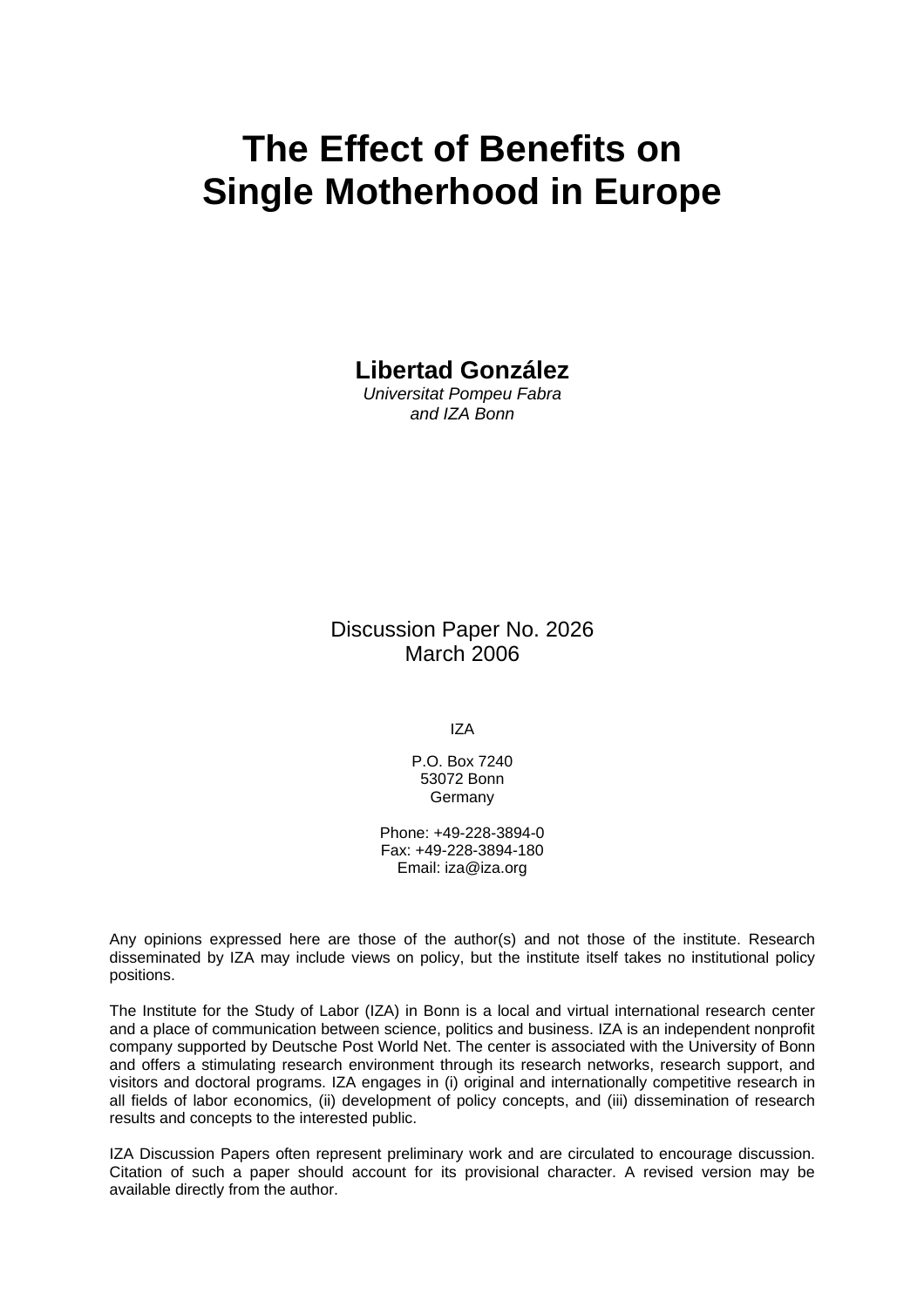IZA Discussion Paper No. 2026 March 2006

# **ABSTRACT**

# **The Effect of Benefits on Single Motherhood in Europ[e\\*](#page-2-0)**

This paper uses data from the eight waves of the European Community Household Panel (1994-2001) to estimate the impact of welfare benefits on the incidence of single motherhood and headship among young women across European countries. The regressions include country fixed effects as well as time trends that are allowed to vary by country, to account for fixed and trending unmeasured factors that could influence both benefit levels and family formation. The analysis also accounts for individual characteristics and labor market conditions. The results suggest that benefit levels have a small but significant positive effect on the prevalence of single mothers. An increase in yearly benefits of 1,000 euros is estimated to increase the incidence of single mother families by about 2 percent.

JEL Classification: J12, J13, I38

Keywords: single mothers, welfare benefits

Corresponding author:

 $\overline{a}$ 

Libertad González Universitat Pompeu Fabra Department of Economics and Business Ramón Trias Fargas 25-27 08005 Barcelona **Spain** Email: [libertad.gonzalez@upf.edu](mailto:libertad.gonzalez@upf.edu)

<span id="page-2-0"></span><sup>\*</sup> I thank the participants in the IZA Conference on Women and the Labor Market in Europe (Bonn, December 2004) for their comments. All remaining errors are mine.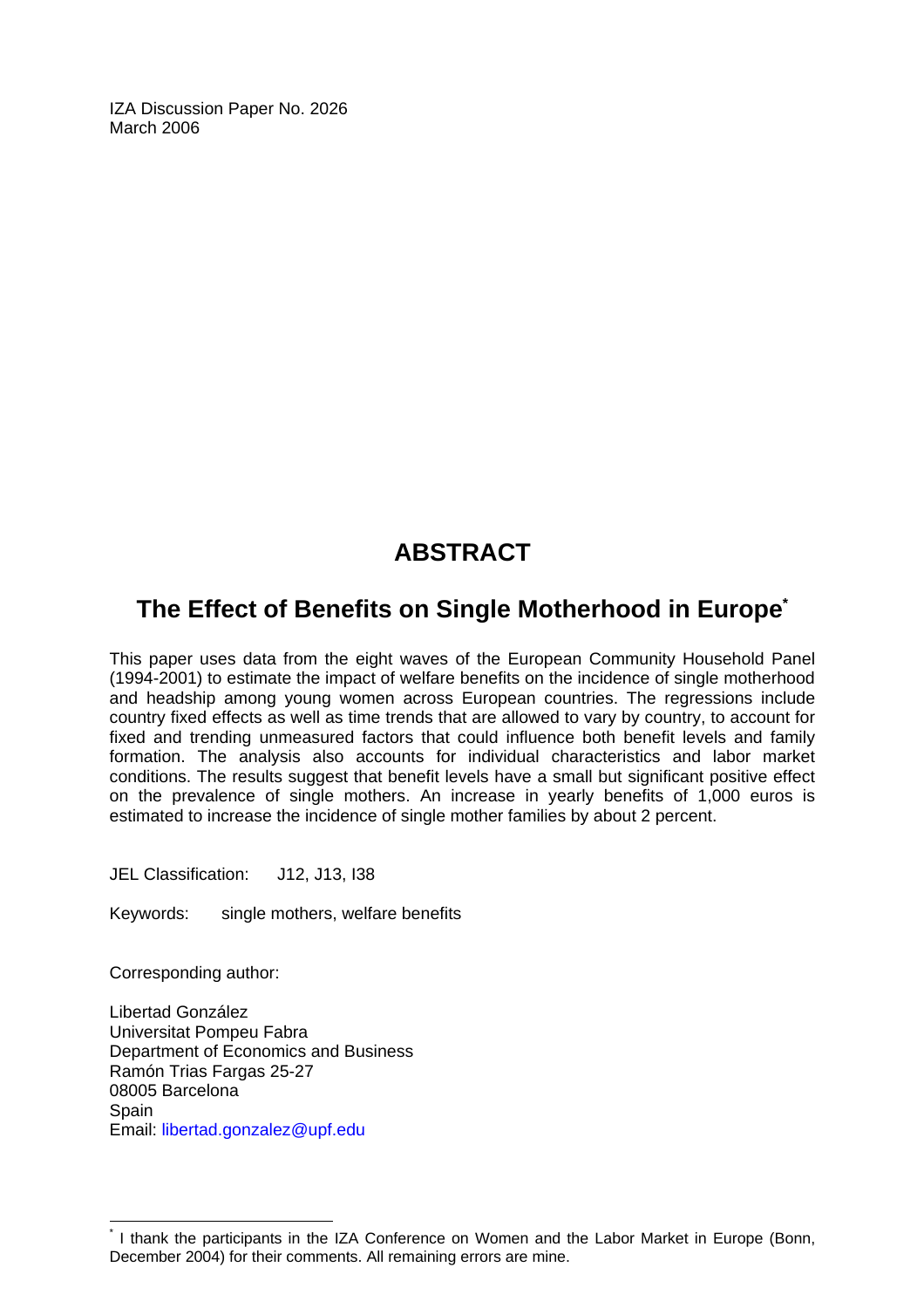#### **1. Introduction**

Single mother households have become an increasingly frequent family type in many industrialized nations over the past few decades. This trend has been very pronounced in countries like the United States and the United Kingdom, attracting a great deal of attention from researchers and policy makers.<sup>1</sup> The main concern is that single motherhood seems to be associated with poverty and negative outcomes for children.<sup>2</sup>

A large number of studies have looked into the impact of welfare benefits on partnership and fertility, mostly focusing on the US (Murray 1984, Ellwood and Bane 1985, Moffitt 1994, 1995, 1998, 2000, Hoynes 1997, Blau et al. 2004). Most studies exploit variation in benefits across states and over time to identify the effect of interest. Some include state fixed effects to account for unmeasured state-specific variables that may affect both benefit levels and single motherhood. These studies tend to find either no effects or small, marginally significant ones. Few studies have used European data to address this question.<sup>3</sup>

This paper contributes to the literature on the effect of benefits on the incidence of single mothers by exploiting the large cross-country variation in welfare benefits in Europe, which provides an excellent source of identification for the effect of interest. $4$  I use data from the European Community Household Panel (ECHP) for 14 countries over an eight-year period (1994 through 2001). This allows for the inclusion of country fixed effects in the regressions, accounting for unobserved factors at the country level that may be correlated both with benefit levels and the incidence of single motherhood.

<sup>&</sup>lt;sup>1</sup> For recent research on the prevalence of single mothers in the US, see Blau et al. (2004), Neal (2004), Schmidt (2003), Moffitt (2000), Rosenzweig (1999), Hoynes (1997), Akerlof et al. (1996). See Del Bono (2004) for a recent study on pre-marital fertility in Britain. See Burdett and Ermisch (2002) and Willis (1999) for theoretical models of the formation of single mother families.<br> $^{2}$  Lerman (1006) MeLenshan & Sandafur (1004) Krain & Pollar (1098).

Lerman (1996), McLanahan & Sandefur (1994), Krein & Beller (1988).

 $3$  Those who have done so have focused mostly on the UK. See for instance Del Bono (2004).

<sup>&</sup>lt;sup>4</sup> Gonzalez (2005) uses Luxembourg Income Study Data for 14 countries to evaluate the effect of economic variables on single motherhood. However, the use of repeated cross-sections does not allow for the introduction of individual fixed-effects.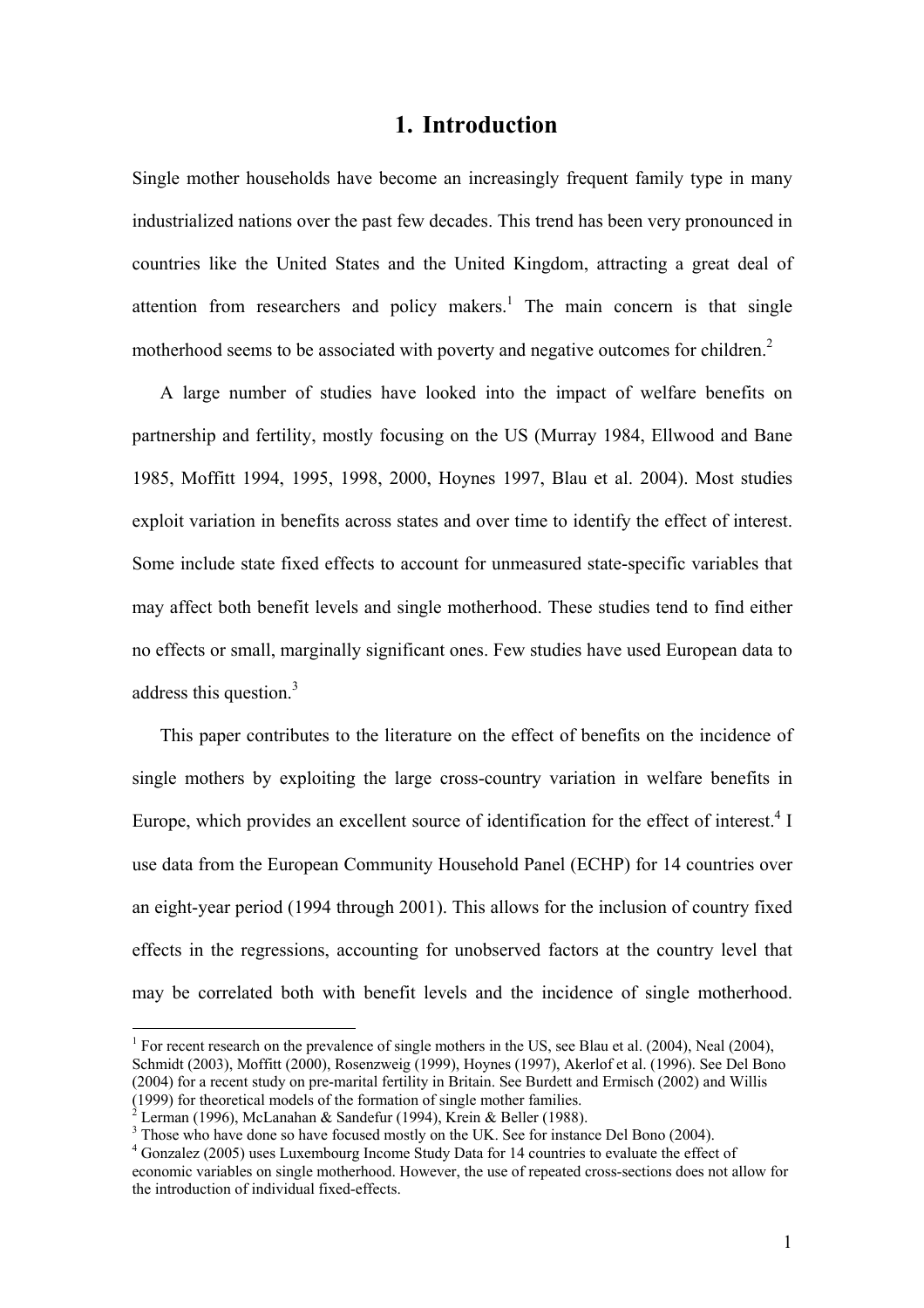Including country fixed effects might still yield biased estimates if there are unmeasured changes over time that are correlated with changes in welfare benefits. I account for this possibility by including time trends that are allowed to vary by countries or groups of countries.<sup>5</sup> I also include individual-level controls such as age and education level, as well as aggregate measures of labor market conditions. The longitudinal nature of the data set also allows for the inclusion of individual fixed effects.

Separate regressions are estimated for single motherhood and single headship, in order to account for the possibility that the effect of benefits may take place through coresidence arrangements rather than fertility or partnership decisions. Benefit levels are estimated as the level of family-related allowances and social assistance received by a typical single mother household in a given country and year. I focus on young women (aged 18 to 35), whose family formation decisions are most likely to be affected by current labor market conditions and benefit levels.

The countries with higher benefit levels are also those where single mothers are more prevalent, which, of course, does not necessarily imply causality. Once we introduce the country fixed effects and the time effects, the estimated impact of benefits becomes smaller but remains positive and significant in many specifications. The results suggest that an increase in yearly benefits available to single mothers of 1,000 euros would increase the incidence of these households by about 2 percent.

The remainder of the paper is organized as follows. Section 2 briefly reviews the literature on the effects of welfare benefits on family formation. The following section provides an overview of social protection systems in Europe. Section 4 introduces the data and describes the methodology. Then section 5 discusses the main results and some additional specifications, and a final section concludes.

 $<sup>5</sup>$  A similar approach was implemented in Blau et al. (2004), who estimate the effect of benefits on single</sup> motherhood in the US including MSA fixed effects and MSA-specific time trends.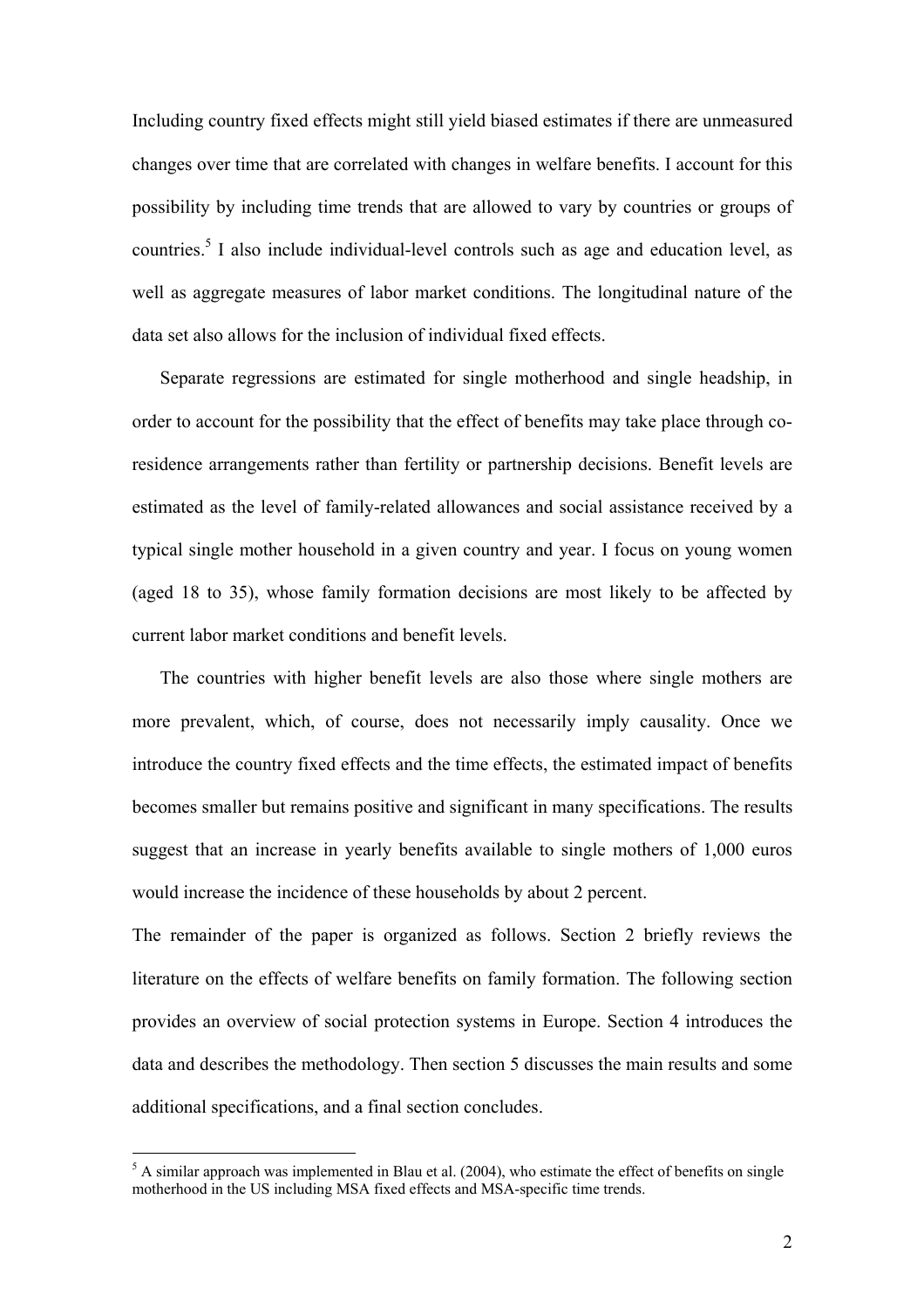#### **2. Previous Literature**

The incidence of single mothers is undoubtedly affected by social, cultural and religious factors. It is also undeniable, however, that there are economic variables with a potential to influence fertility, partnership and co-residence decisions, as economic theory has long emphasized. Empirical research on this issue has typically followed the seminal work of Becker (Becker 1960, 1973, 1974, 1981, Becker et al. 1977, Becker and Barro 1988) in assuming that fertility and marriage decisions are influenced by the expected costs and benefits of the different choices available to the individual. Central to this theory are the opportunity cost of women's time and the gains to specialization in marriage.

The sharp rise in the prevalence of single mothers in the US during the 1980's and 1990's generated a large literature, that hypothesized one of the following alternative explanations for this trend: 1. Welfare incentives (Murray 1984, Moffitt 1994, 1995, Hoynes 1997, Blau et al. 2004); 2. Increased economic opportunities for women (McLanahan 1994, Edlund 2000, Schmidt 2003); 3. Reduced supply of marriageable men (Wilson 1987), or a combination of those (Rosenzweig 1999, Schultz 1994, Willis 1999, Moffitt 2000, Neal 2004). None of these hypotheses alone is totally satisfactory, and no consensus has been reached on the subject to date.

 Economic theory unambiguously predicts that a higher level of public assistance available to single mother households should be positively associated with the incidence of this type of household. Both the absolute level of benefits available to single mothers and their degree of targeting would affect the attractiveness (or the feasibility) of single motherhood. For instance, AFDC welfare benefits in the US were not available to women without children or to married women. It was also harder to qualify for a single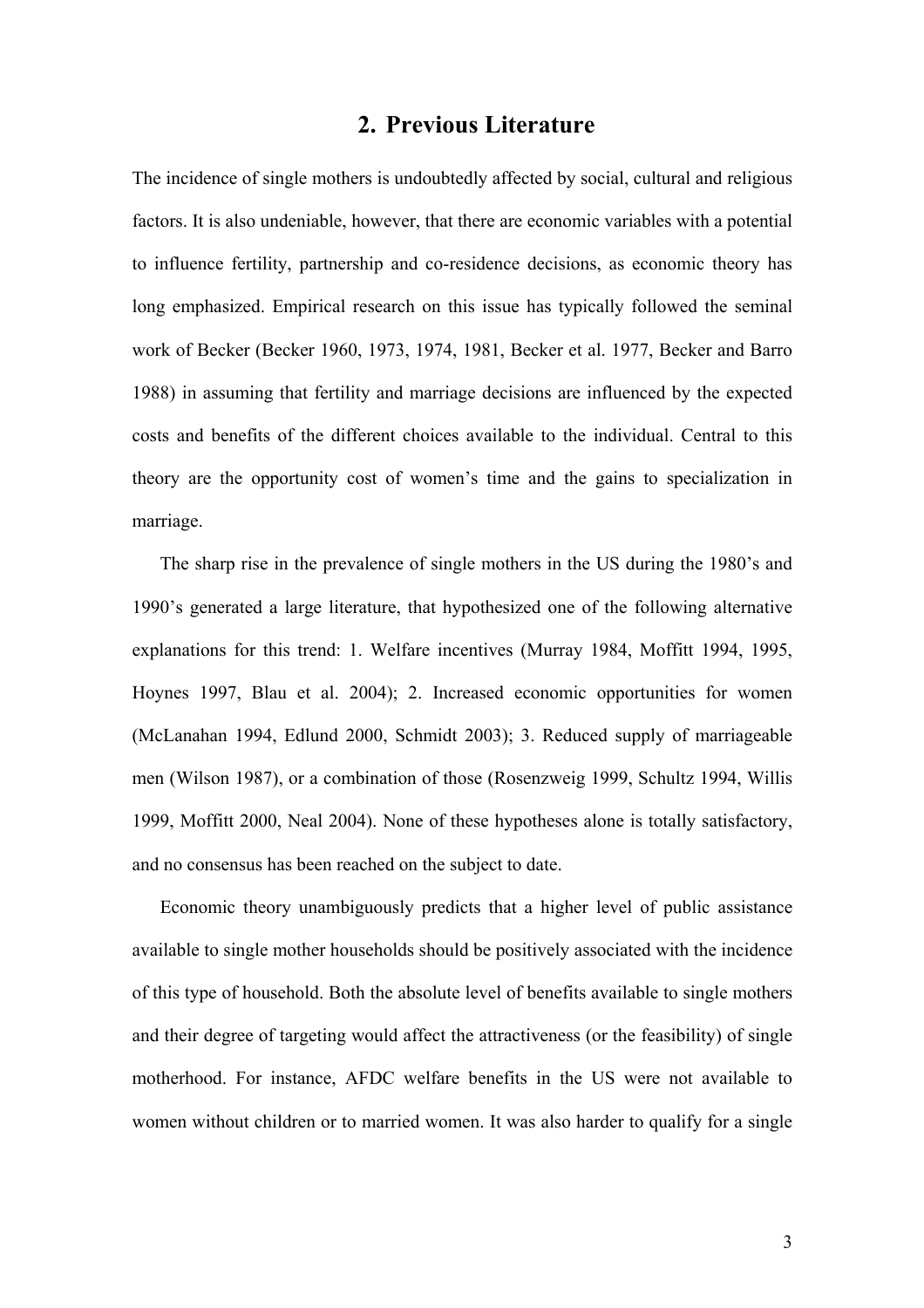mother living with other relatives. Thus welfare benefits were subsidizing single mothers who headed their own households.

 Becker's theory also predicts important roles of male and female labor market conditions. Better labor market opportunities for women would enable them to support children on their own (Schmidt 2003, McLanahan 1994, Edlund 2000). However, the lack of economic opportunities may lower the perceived costs of out-of-wedlock childbearing, especially for very young women (Rich and Kim 2002, Duncan and Hoffman 1990). Wages could also show a negative correlation with the prevalence of single mothers if, as some have suggested, marriage is a normal good (Moffitt 2000, Oppenheimer 1994). Thus, the effects of better female labor markets on the incidence of single motherhood are theoretically ambiguous.

Another potentially relevant factor is the availability of suitable partners. In other words, sex ratios and the supply of men with stable earnings prospects have a potential to influence partnership decisions. Some evidence has been provided that the supply of men as well as their earnings and employment prospects affect female marriage behavior (Wilson 1987, Angrist 2000, Wallace 2000, Brien 1997). Willis (1999) develops a theoretical framework that implies that out-of-wedlock childbearing should be more prevalent when females are in excess supply, and when the gains to marriage are small because male incomes are low.

However, the fact that marriage market prospects affect marriage rates does not necessarily imply that they also affect single motherhood, as Neal (2004) points out. While better male labor markets and greater availability of marriageable men raise the likelihood that women will marry, the resulting increase in marriage also increases the incidence of children, and thus the size of the group at risk of becoming single mothers through separation or divorce (Blau et al. 2004).

4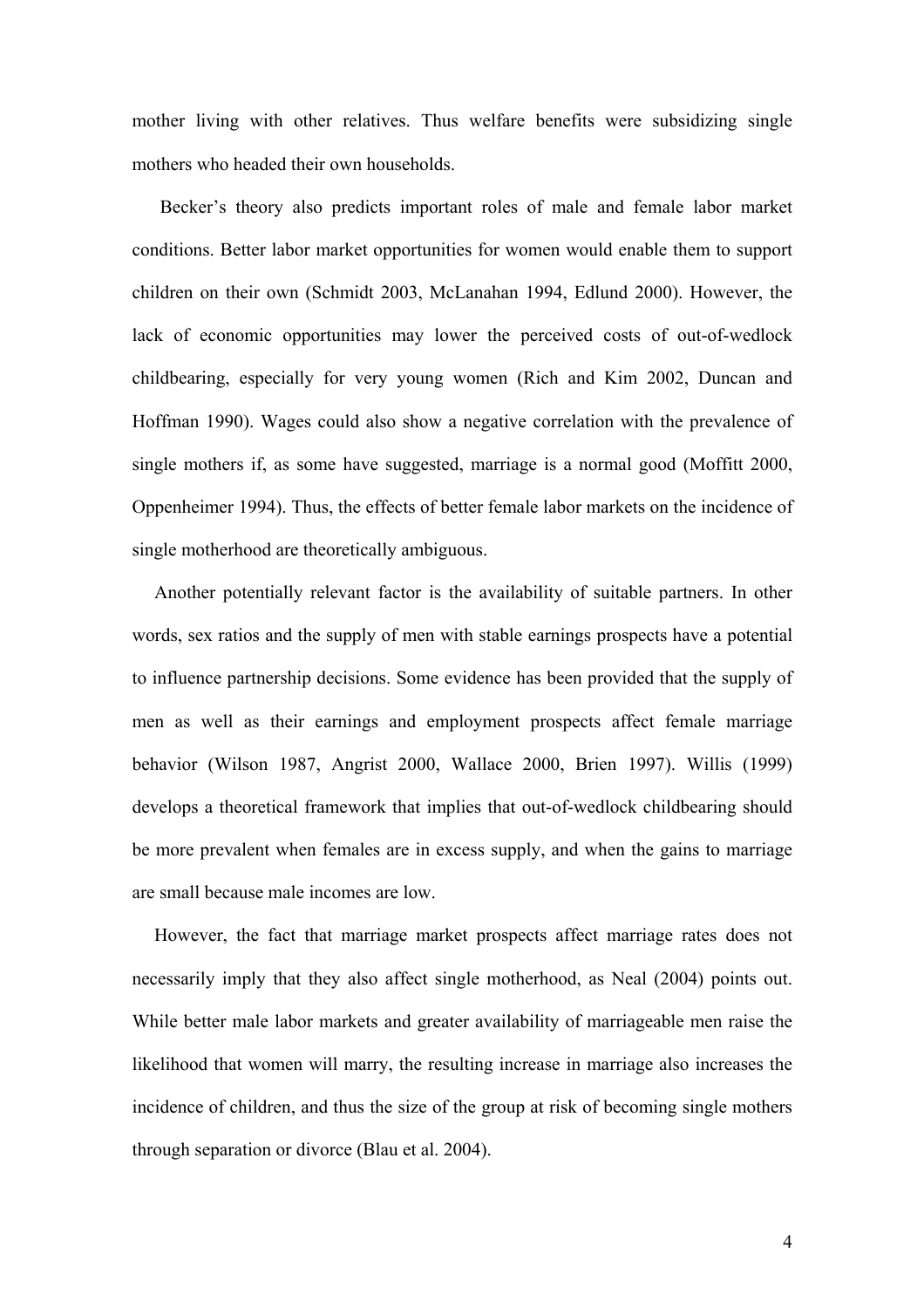Many previous studies have attempted to estimate the effect of welfare benefits on fertility and marriage in the United States, with mixed results. These analyses usually model the probability of being a female head as a function of individual and state characteristics, including welfare benefits. Most studies estimate cross-sectional regressions, which rely on interstate variation in benefits to identify the welfare effect (Schultz 1994). Some use more than one period and introduce state fixed-effects in order to control for omitted state variables (Moffitt 1994), and Hoynes (1997) also adds individual fixed-effects. A recent paper by Blau et al. (2004) introduces MSA rather than state fixed effects as well as MSA-specific time trends. Some find small significant effects (Schultz 1994, Rosenzweig 1999, Blau 2004), while some find no effect at all (Moffitt 1994, Hoynes 1997).

While previous studies on the impact of welfare on single motherhood have focused on a single country (mostly the US), a multi-country analysis is especially attractive since the large international variation in public support and labor market conditions provides an excellent source of identification for the effects of interest. This paper uses the eight waves of the European Community Household Panel to examine the impact of public assistance on family formation by taking into account country fixed effects and country-specific time trends. The longitudinal nature of the data also allows for the introduction of individual fixed effects. Thus we are accounting for unmeasured variables at the country level that might be correlated with both the level of benefits and the prevalence of single mothers, such as a country's tolerance for these types of families. We are also incorporating the possibility that these unobserved variables are changing at different rates in different countries, rather than assuming that they are fixed over time. Finally, the individual fixed-effects enable us to correct for individual-level unobserved heterogeneity.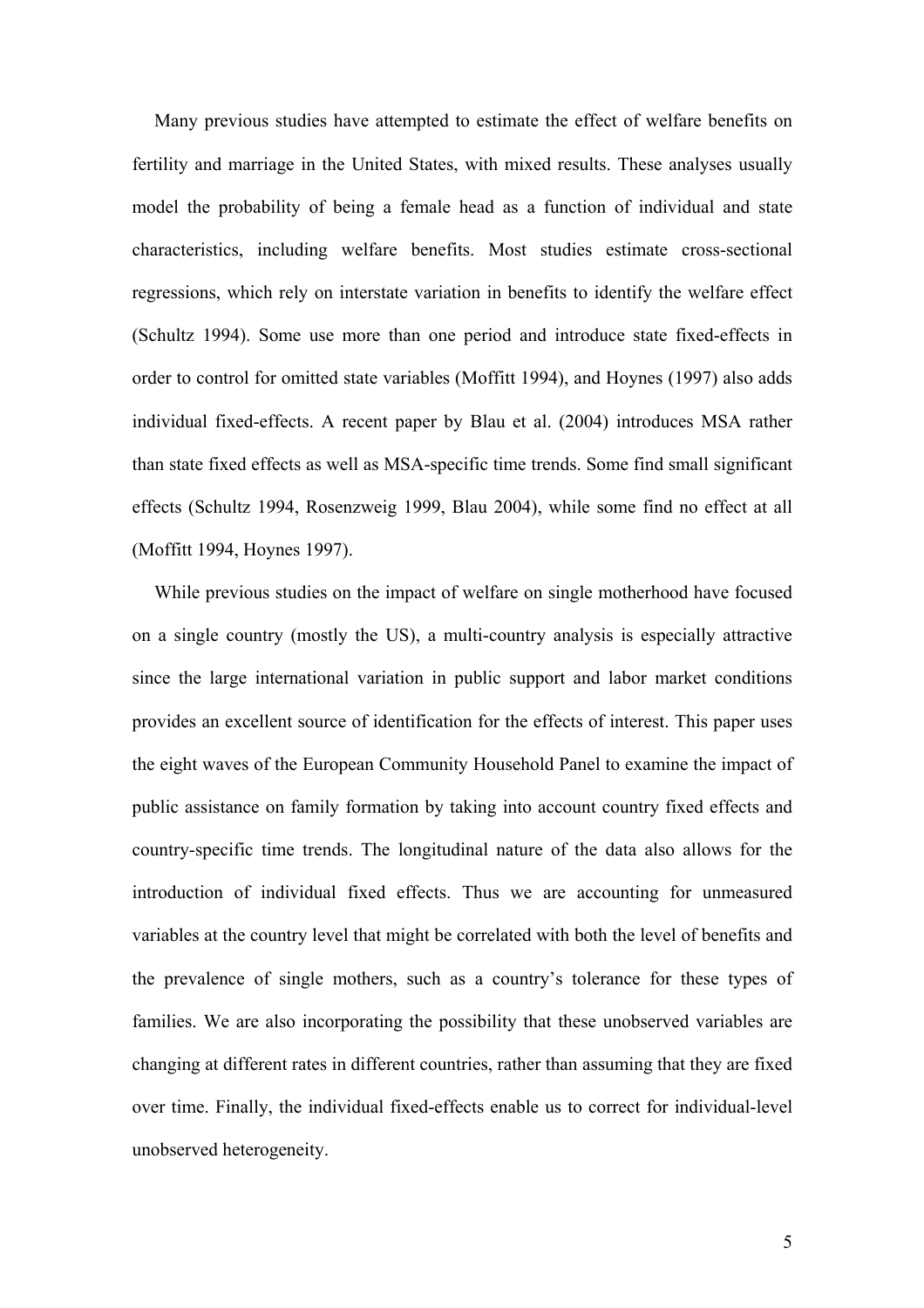The analysis also includes proxies for labor and marriage market conditions. The analysis focuses on young women (those aged 18 to 35), since including older age groups would bring in women who made their family formation decisions at varying times, hence possibly under very different labor and marriage market conditions.

# **3. Welfare Benefits in Europe**

The 14 countries included in the analysis belong to very different welfare state traditions. In particular, the benefit system is quite dissimilar from the US model in some of the countries in the sample. This section provides an overview of the main features of social protection systems in Europe, as well as how they compare to the American system with respect to benefits available to single mothers.

The US system of social protection is highly targeted to low-income single mothers. The main cash assistance program used to be the AFDC (Aid to Families with Dependent Children), which became TANF (Temporary Assistance for Needy Families) after the 1996 reforms. Food Stamps and the Earned Income Tax Credit are other programs available to single mother families. Many changes took place during the 1980s and 1990s, among them the 1996 PRWORA.<sup>6</sup> One of the main features of these reforms was the increase in work requirements.

 The US literature on single mothers and benefits has mostly been concerned with the incentives created by targeted benefits. However, note that the absolute level of benefits available to single mothers can also generate incentives, even in the absence of (or in addition to) the degree of targeting. For instance, it is a common belief in Southern Europe that one can simply not make ends meet as a single mother, due to the practical unavailability of social assistance (targeted or otherwise).

 6 "Personal Responsibility and Work Opportunity Reconciliation Act".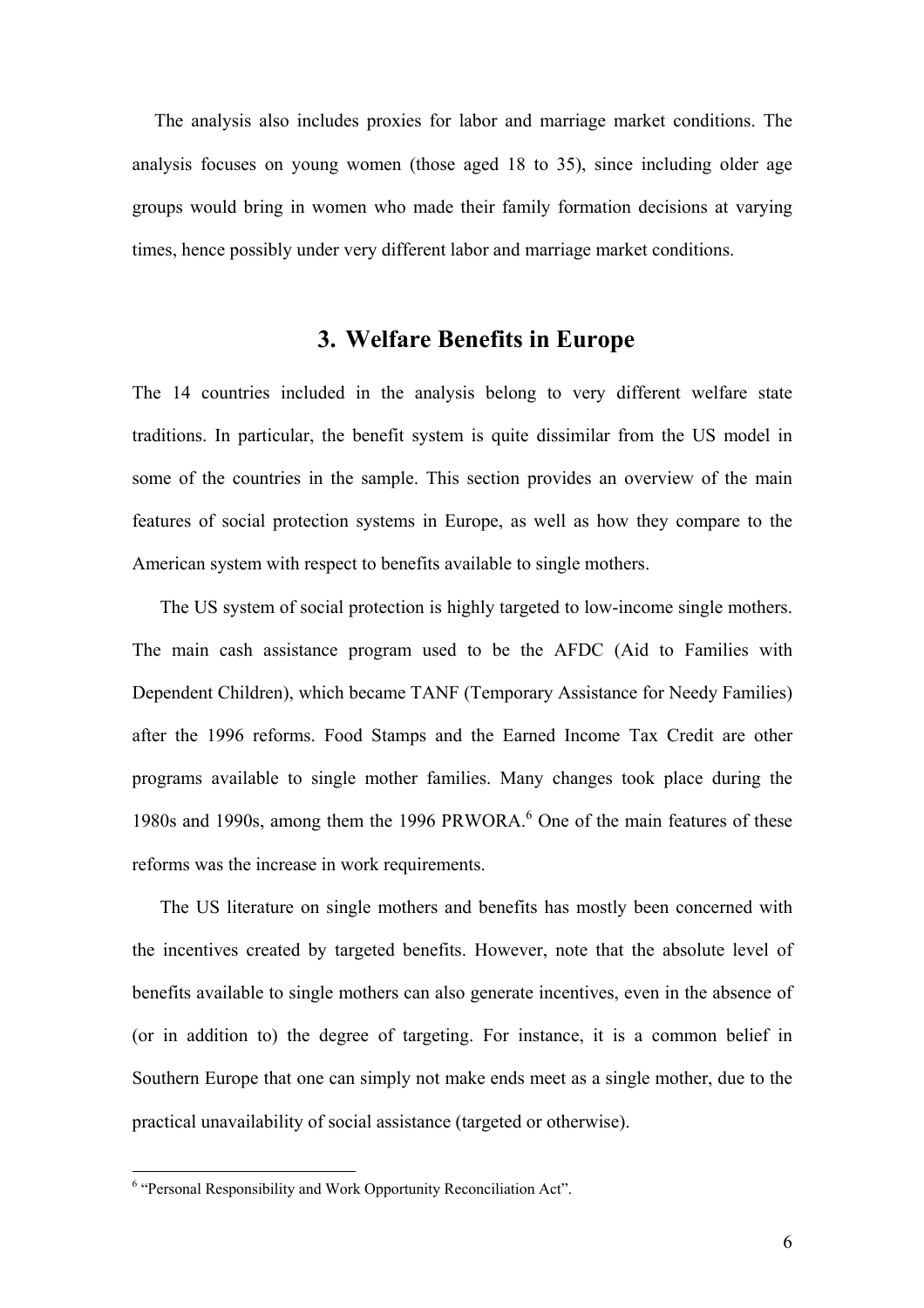European countries differ largely in the generosity of their social protection systems, as well as in their degree of targeting. Following the classification proposed by Esping-Andersen (1990) and followed by Bertola et al. (2000), the *Anglo-Saxon countries* (United Kingdom and Ireland, as well as the US) belong to the "liberal" cluster in social policy. The welfare model in these countries is based on means-tested and in-work benefits, providing social benefits only for those in greatest need. Social assistance schemes have a larger participation than in any other group. In 2001, average receipt of social assistance and family-related allowances in single mother households was about 6,000 euros in the UK and Ireland.7

The *Nordic countries* (Denmark and Finland), on the other hand, share a strong social-democratic tradition of universal welfare provision. They have high levels of social protection expenditures (around one third of GDP), and a high share of in-kind service provision. Social assistance plays a very residual role. The average single mother in these countries received about 5,000 euros in benefits in 2001.

The *Benelux countries* (Belgium, Luxembourg and the Netherlands) lie in between the Nordic and the Central European model. The *Central European countries* (Austria, Germany and France) embrace an employment-based model, according to which social benefits are given only to those who have been on the labor market, although social assistance provides a basic safety net. The average level of benefits received by single mothers in the Central European countries was about 3,000 euros in 2001.

Finally, the social protection system in *Southern European countries* (Italy, Spain, Greece and Portugal) is less mature and more fragmented than the Central-European countries, with highly idiosyncratic arrangements. The welfare state is characterized by the implicit assumption that social responsibilities (and thus informal assistance) are to

<sup>7</sup> Own estimates with ECHP data.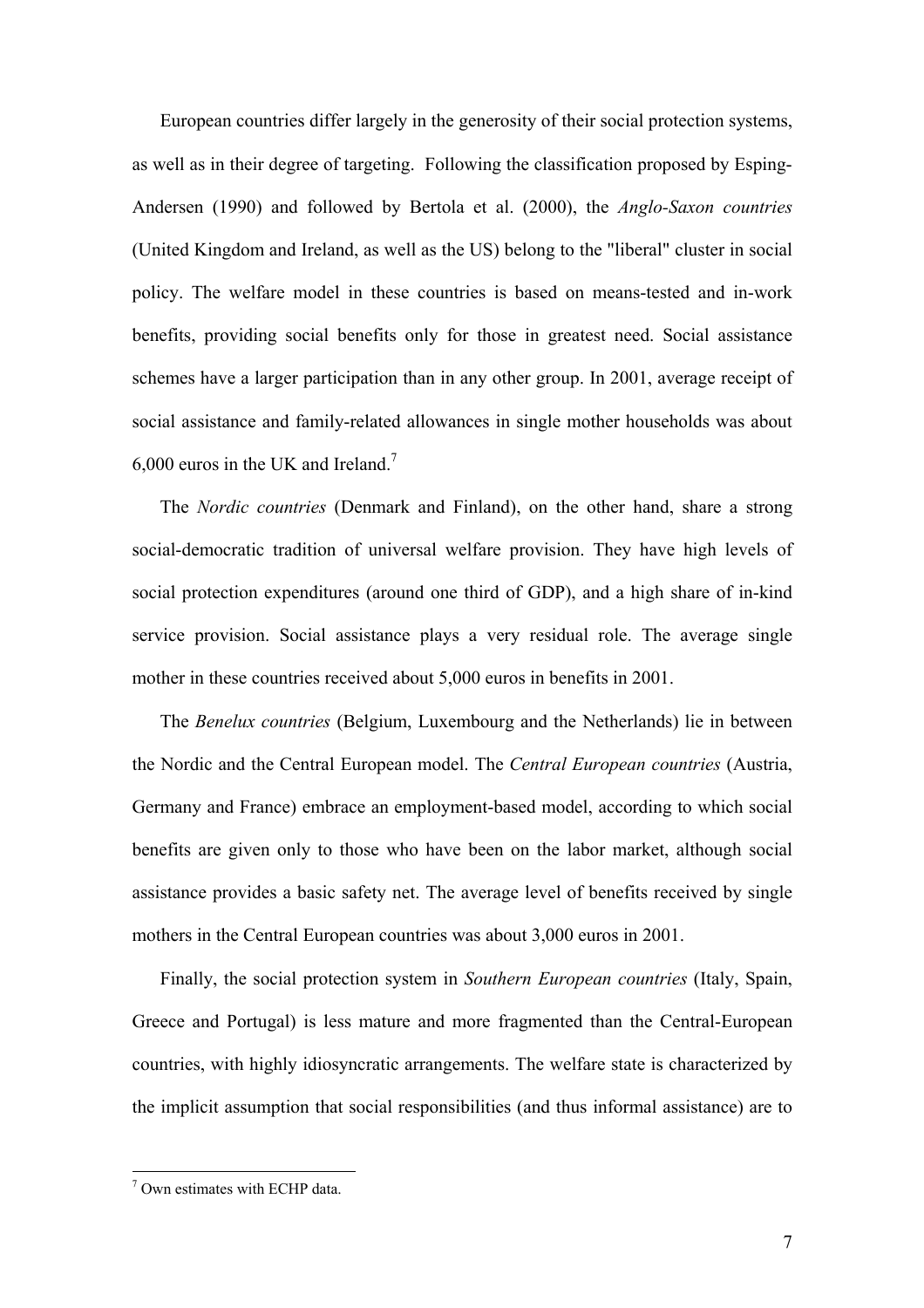be solved within the family network. Social protection expenditures are low in these countries (around one fourth of GDP). The average single mother received less than 500 euros in benefits in the Southern countries in 2001.

#### **4. Data and Methodology**

The data set used in the analysis is the European Union Household Panel (waves 1 through 8), spanning from 1994 until 2001.<sup>8</sup> This data set is the best available option for international comparisons in Europe, as the same survey was conducted in all 15 European Union countries.<sup>9</sup> Its main shortcomings are the short time period covered, and the low sample sizes at the country level once we restrict the population of interest.

There are many issues involved in settling on a specific definition of "single mother". In particular, we need to specify an age limit for the mother as well as the children, as well as restrict the marital status of the head, and decide whether to include cohabitants as single, and whether to include single parents who are co-residing with other relatives, such as the grandparents of the children. I define a single mother as an unmarried woman aged 18 to 35 living with her dependent children younger than 18 and not cohabiting with a partner. However, sensitivity analyses are performed using alternative definitions, such as different age cuts for the mother.

This definition of single mothers includes those who are in co-residence with other relatives. We may also be interested in the incidence of single mothers who head their own households. Thus, the analysis will be performed for two separate dependent variables. "Single motherhood" is defined as above and incorporates all single mothers independently of their co-residence situation, i.e. including single mothers living with other relatives, such as the grandparents of the children. The second outcome variable,

<sup>&</sup>lt;sup>8</sup> The data start in the second wave for Austria and the third for Finland.

 $9^9$  I exclude Sweden since it is the only country for which the data are not longitudinal.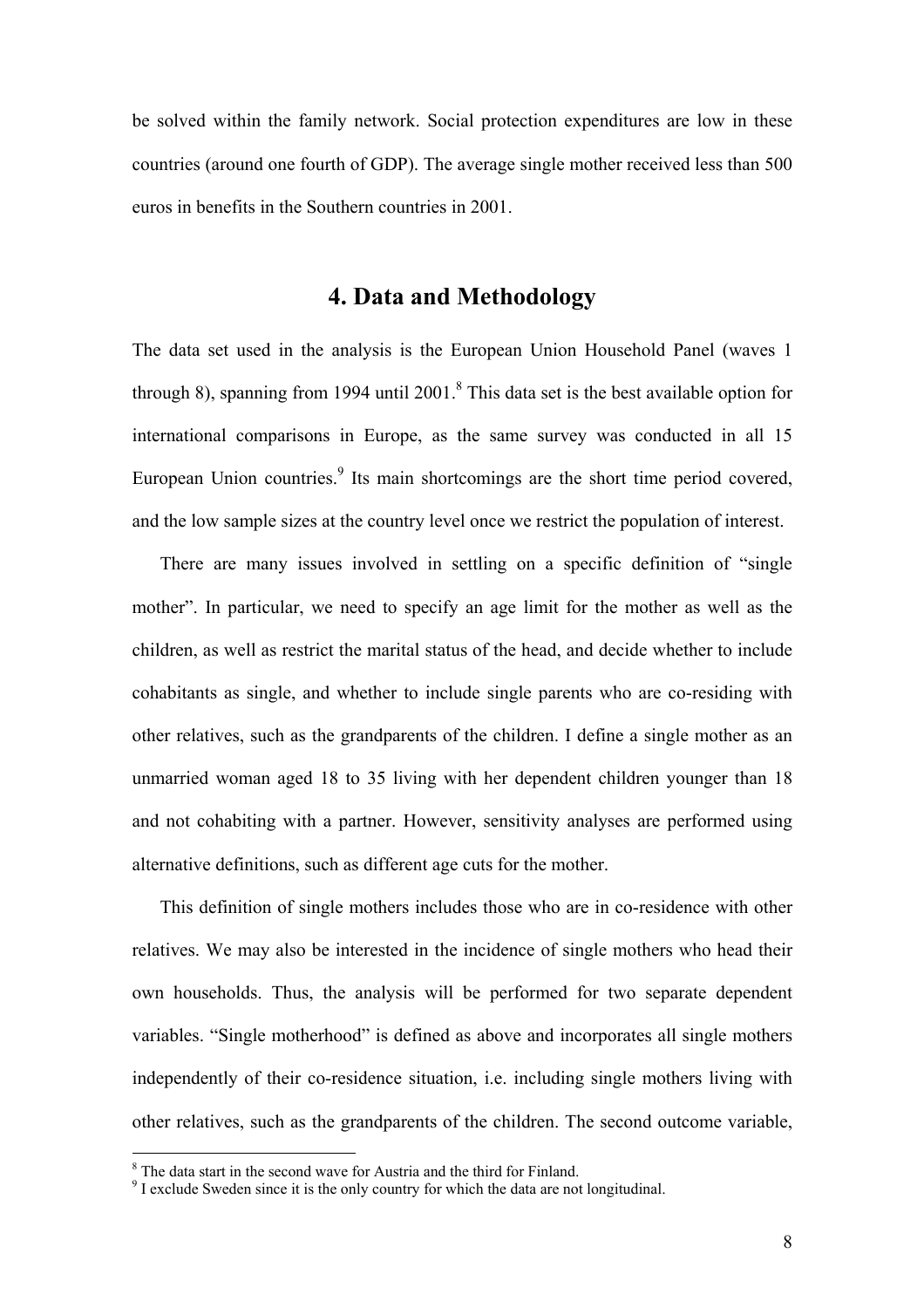which we will refer to as "single headship", indicates a single mother who lives by herself with her dependent children.<sup>10</sup> The number of single mothers in the pooled sample is 6,580, out of which 4,250 are single heads.

The key explanatory variable of interest is the generosity of the benefit system in a given country and period. Benefits are defined as social assistance payments and/or family-related allowances, and therefore encompass both means-tested programs such as the AFDC and universal family allowances such as those common in the Nordic countries. $^{11}$ 

The ECHP provides information on the level of social assistance and family-related allowances received by all households.  $^{12}$  The ideal measure would indicate the level of benefits available to a single mother household with a given set of characteristics in each country and year. With this goal in mind, the following regression is estimated separately by country for the sample of single heads aged 18 to 55:

$$
(1) \t Bict = \alpha_c + Sict \gamma_{ct} + \mu_{ct} + \nu_{ict}.
$$

Where *B* is the level of benefits received by a single head, and the vector of characteristics *S* includes dummies for the number of children and the number of hours worked by the mother (as well as age of the youngest child in alternative specifications). The coefficients are allowed to vary by year and the regressions include separate year effects  $(\mu)$ . The results are then used to impute predicted benefits for a "typical" single mother household (a mother with two children and working 20 hours a week), as follows:

 $10$  Blau et al. 2004 also estimate separate regressions for single mothers and single heads. However, their definition of single mothers, as in much of the previous research on this issue, could not exclude cohabiting mothers from the sample.

 $11$  Social assistance and family allowances represent the most important sources of public transfers for single mother households. In our sample (single mothers aged 18 to 35), the median ratio of benefits to all social transfers is .72, and a large fraction of single mothers (more than a third) do not receive any other source of public transfers.

<sup>&</sup>lt;sup>12</sup> ECHP variables H133 and H137.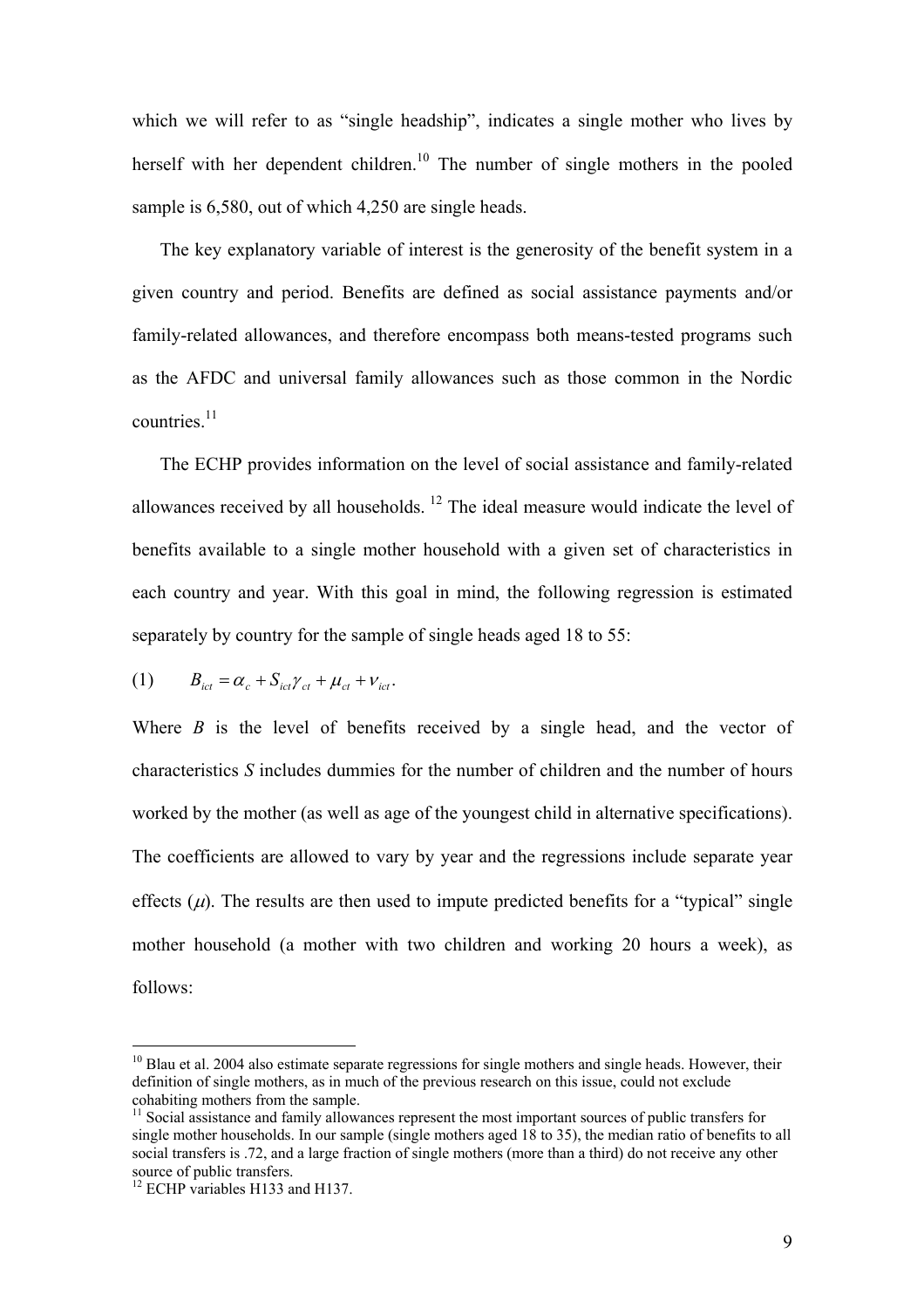$$
(2) \qquad \hat{B}_{ct} = \hat{\alpha}_c + \overline{S}\hat{\gamma}_{ct} + \hat{\mu}_{ct}.
$$

This is the main measure of benefits available to single mothers that will be used in the analysis.

We then exploit country-level differences in welfare policy as well as labor and marriage market conditions to estimate the impact of these factors on young women's propensity to become single mothers or single heads. The following logit model for the determinants of single motherhood (headship) for individual i, in country c, and year t is estimated:

$$
(3) \qquad P(Y_{ict} = 1) = \Lambda(X_{ict}\beta + Z_{ct}\omega)
$$

Where *Y* is a dummy that takes value 1 if a woman is a single mother (head), Λ is the logistic cumulative distribution function, *X* is a vector of individual characteristics, *Z* is a vector of country-specific factors, and  $\beta$  and  $\omega$  are coefficient vectors.

The vector *X* includes measured characteristics of a woman that are expected to affect her labor market prospects, her attractiveness as a partner, and her preferences regarding marriage and children. I include age, age squared and age cubed, and I also include two dummies for education level: $13$  one that indicates the equivalent of high school graduation, and one that indicates a university degree.<sup>14</sup> I include women currently enrolled in school as well as not enrolled.

In the vector *Z*, I include the measure of the generosity of the benefit system in a given country and period, as defined above. Benefits are expressed in current euros, using the exchange rates provided by the ECHP.

Several alternative measures of benefits levels are also explored. The first uses age of the youngest child as an additional variable to predict the amount of benefits received

<sup>&</sup>lt;sup>13</sup> The ECHP does not provide very rich information on education levels.

 $14$  I also include a dummy for women still at school or with missing data for education.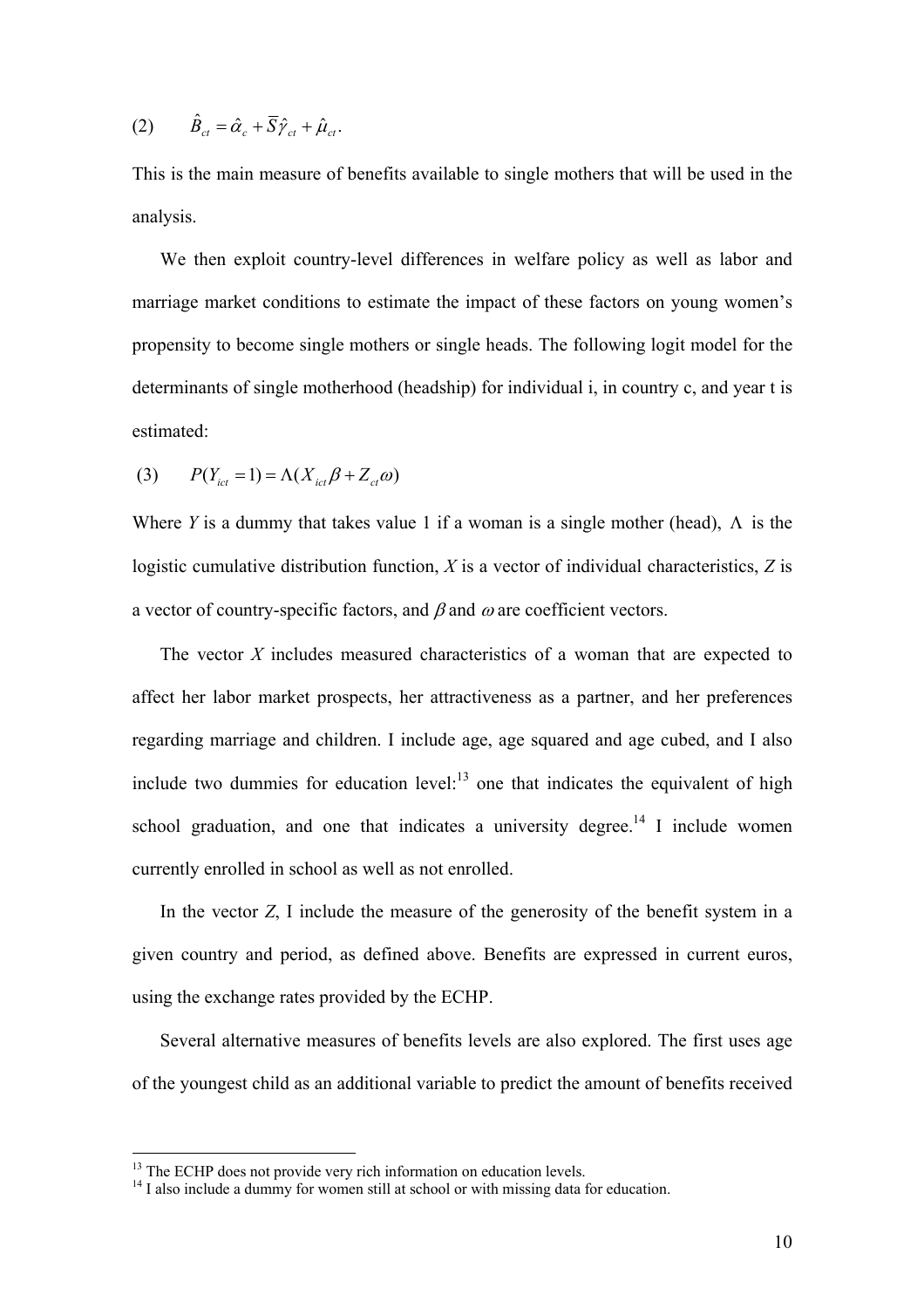by a family. I also explore using the median level of benefits received by all single mother families in a given country and year, as well as the  $75<sup>th</sup>$  percentile.

The specification also includes as country-level control variables the male unemployment rate, and the adult male (ages 25-54) median wage level, as overall indicators of labor market conditions. As noted by Blau et al. (2004), this variable would also improve the interpretation of the benefit variable, since hourly wages are likely to be closely associated with living costs. Moreover, adult (ages 25 to 54) wages and unemployment are less likely to be endogenous to the behavior of the young women in the sample (aged 18 to 35). Wages are expressed in current euros and computed as net monthly earnings divided by the number of hours worked.<sup>15</sup>

Equation 3 is estimated on a pooled sample for all 14 countries with data for the eight waves, including country dummies, and year dummies, which are allowed to vary by countries or groups of countries. The omitted wave is the first (1994), and the omitted country is Denmark. The sample size for the main specification is 172,437. The number of country-year cells is 109.

# **5. Results**

#### *A. Descriptive Statistics*

 $\overline{a}$ 

Table 1 shows the proportion of women in the sample who are single mothers and single heads in different years. Overall, 3.8 percent of women aged 18 to 35 are single mothers in the 14 countries included in the sample, and 2.5 percent are single heads. We observe a slight decline in the incidence of single mothers and heads between 1994

 $15$  Number of hours worked a month are calculated as number of hours worked a week, times 4.345.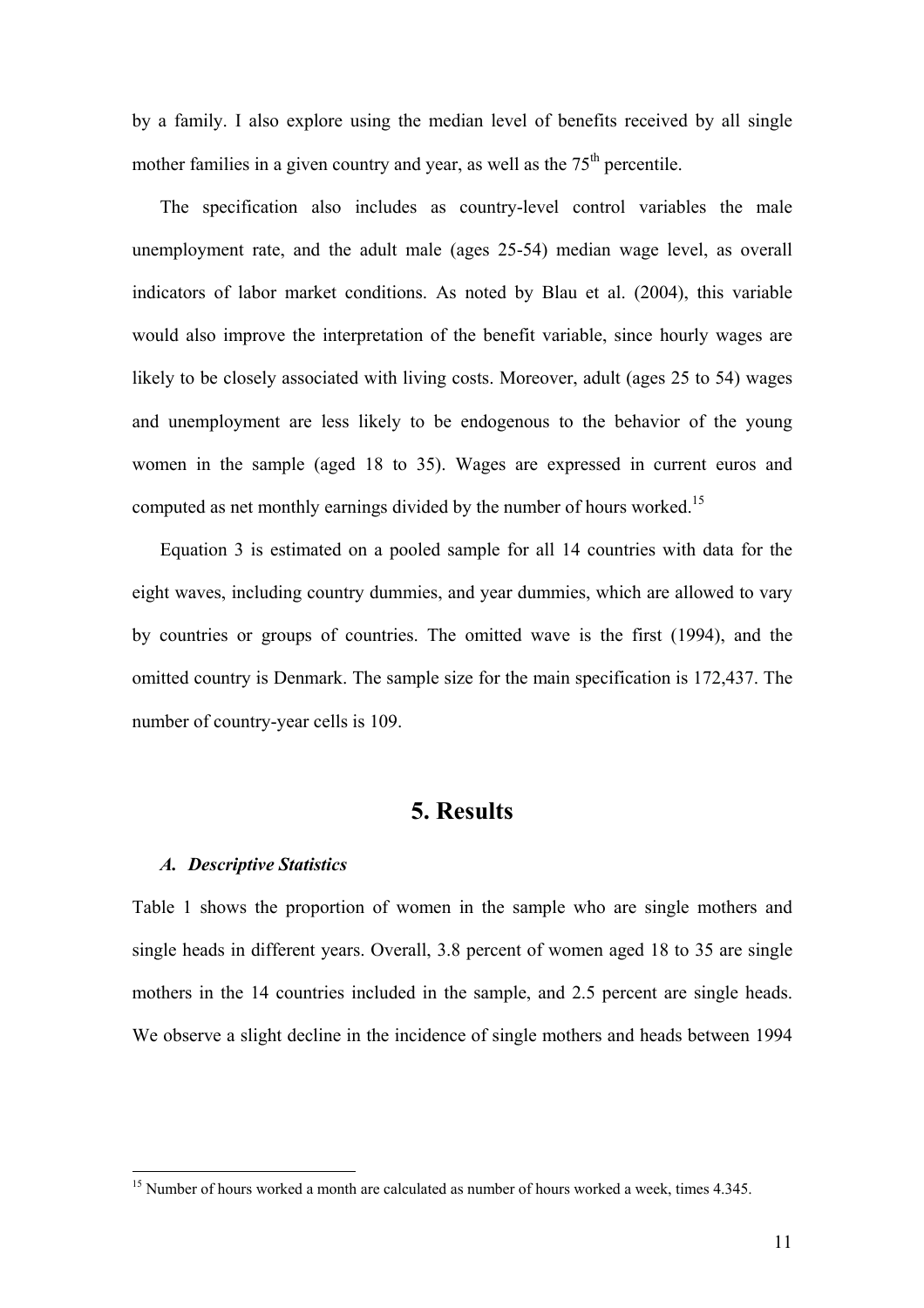and 2001.<sup>16</sup> However, both the incidence and its evolution over time vary considerably across the 14 countries.

Figure 1 displays the proportion of women aged 18 to 35 who are single heads in 1994 and 2001 by country. There are four countries with very low incidence of single mothers: Italy, Greece, Portugal and Spain (less than 1 percent in 2001). At the other end, in the UK more than 8 percent of young women were single heads in 2001. Most countries experienced a decline in the proportion of young single heads. The decline was statistically significant (at the 95% confidence level) only in Denmark and Finland.<sup>17</sup>

Table 2 shows the estimated level of benefits available to single heads aged 18 to 55 in 1994 and 2001 (resulting from estimating equation 1), by country.<sup>18</sup> Note the high correlation between the level of benefits and the incidence of single mothers. Benefits are very low both in 1994 and in 2001 in Greece, Spain, Italy and Portugal, countries with very low prevalence of single mothers. The UK is both the country with highest incidence of single motherhood and one of the highest in terms of benefit levels in 2001.

The above-mentioned correlation is evident if we plot benefit levels against the incidence of single mothers for all countries and years. This can be seen in figure 2, together with a univariate linear regression line. The correlation (.34) is positive and significant, indicating that countries with higher benefit levels also have higher incidence of single mother households.

<sup>&</sup>lt;sup>16</sup> The fall is not significant at the 90% confidence level for either single mothers or single heads. <sup>17</sup> See Gonzalez (2004) for a more detailed analysis of the changes in the incidence of single motherhood across European countries.

<sup>&</sup>lt;sup>18</sup> For comparison purposes, the Appendix shows estimated benefits available to two parent families (with two children and the mother working 20 hours a week). Note that predicted benefits are higher for single mothers in practically all countries and years (the exceptions being Greece and Spain in 2001).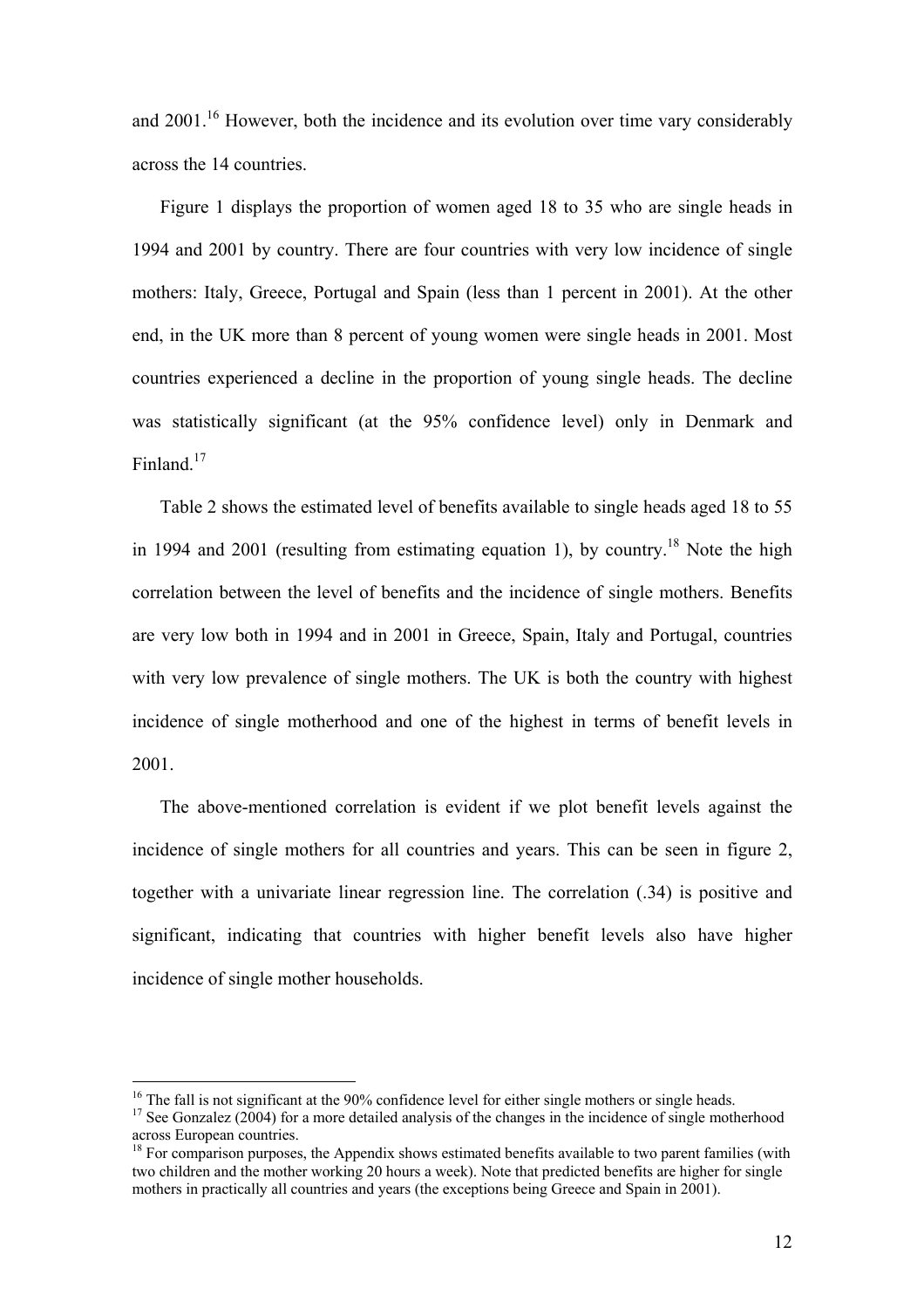This raw correlation of course does not necessarily imply causality. Once we introduce the country fixed-effects, identification will come from changes in the prevalence of single mothers following changes in benefits within a country and over time. Germany and the UK experienced large increases in benefit levels between 1994 and 2001, while there was a substantial decline in France. For descriptive purposes, I calculate the change in benefits and in the incidence of single mothers from year to year by country. These differences are shown in figure 3, together with the regression line. The correlation between changes in benefits and changes in the incidence of single mothers is still positive, but the significance level is much lower.

These correlations, however, are only descriptive, since we also want to account for changes in the composition of the population as well as for other factors that may be changing across countries and over time, such as labor market conditions.

Descriptive statistics for the variables included in the main specification can be found in table 3. Mean age is 27. Almost 24 percent of women in the sample have a university degree, while 41 percent have only a high school degree. Average male hourly wage is 6.7 euros, and the average male unemployment rate is 6.8.

#### *B. Main Specification*

Table 4 shows the results of estimating equation 3, for the outcomes of single motherhood and single headship. The entries are the coefficients for the benefits variable, their standard errors, and the marginal effects. All standard errors are robust and clustered by country and year. The regressions also include controls for age, education, male wages and male unemployment rates. The table presents results for cross-sectional models, models with year dummies or a common time trend, and dummies for countries or groups of countries.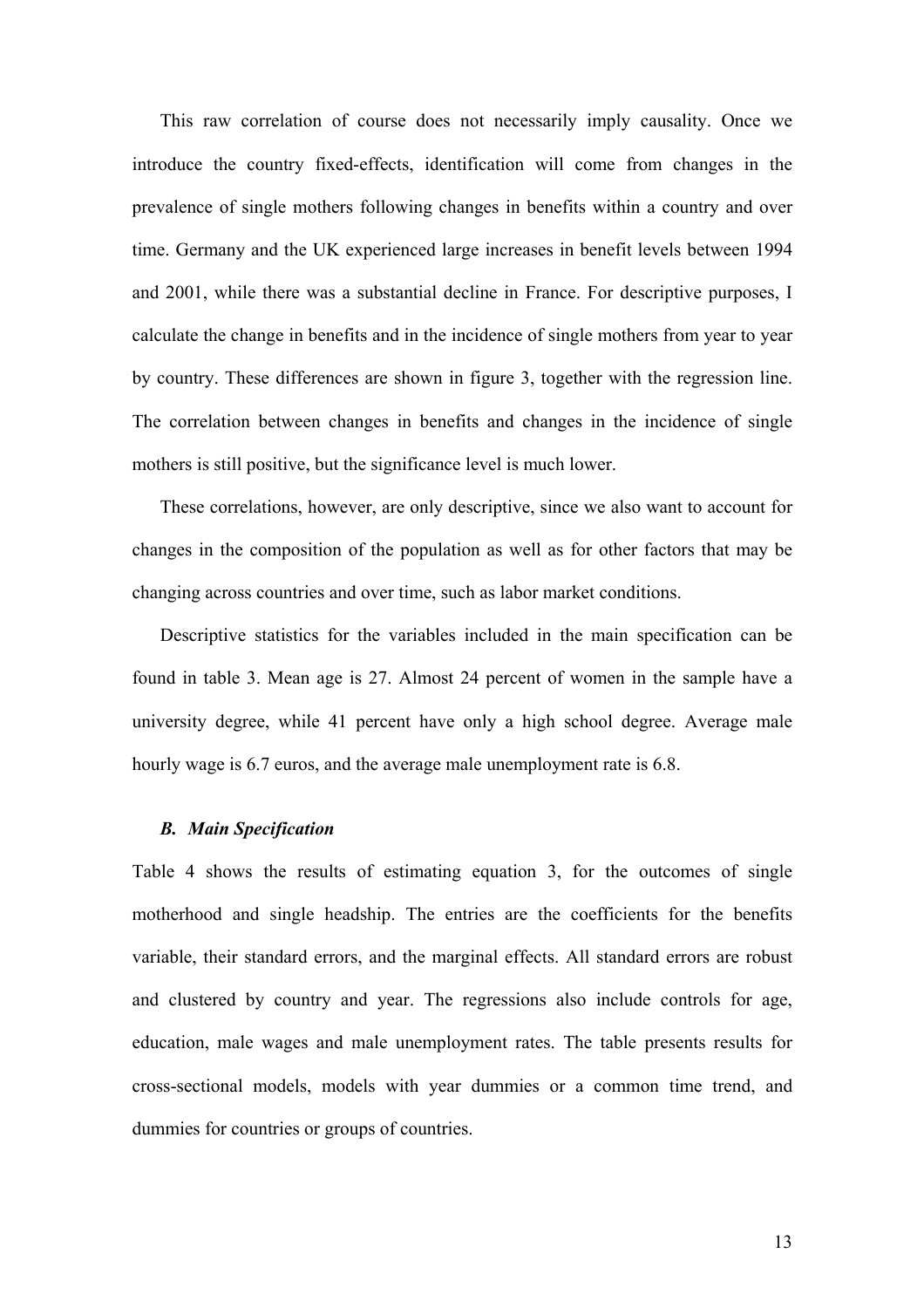In the cross-sectional models (panel a), once we control for individual characteristics and some proxies for labor and marriage market conditions, the benefit variable has positive and significant coefficients both for single motherhood and headship, indicating that, before taking into account country fixed effects or time trends, higher benefits are associated with higher prevalence of single mothers and heads. These coefficients can be interpreted as long-term effects. The results suggest that a country with yearly benefits 1,000 euros above the mean has about 17% more single mothers than a country with an average level of benefits, while the incidence of single heads is about 15% higher.<sup>19</sup>

Introducing year dummies or a time trend (panels b and c) barely alters the results, with a marginal effect of .006 for single motherhood and .003 for single headship. However, we may still worry that countries differ in unobserved dimensions that affect both the generosity of the welfare system and family formation decisions. We can address this concern by introducing dummies for groups of countries that share social norms and welfare regimes. A natural grouping is suggested by the welfare state regimes classification spelled out in section  $3<sup>20</sup>$  Introducing the group dummies (panels d and e) reduces the size of the effects considerably (marginal effect of .002 for single motherhood and .0006 for single headship). An additional set of specifications includes country-specific dummies (panels f and g), which further reduces the size of the coefficients.

Even when we introduce the country and time effects, benefits remain significant in some of the specifications, although the estimated effects are smaller than suggested by

 $19$  The magnitudes are calculated by dividing the marginal effect by the average prevalence of single mothers (heads). For instance,  $.0063/038 = .17$ . Note that average benefits are 2,640 a year. Note also that five countries experienced an increase in benefits of more than 2,000 euros between 1994 and 2001 (see table 2).

<sup>&</sup>lt;sup>20</sup> The *liberal* or Anglosaxon model (UK and Ireland); the Continental model (Germany, The Netherlands, France, Austria, Belgium, Luxembourg); the *social-democratic* or Nordic model (Finland, Denmark), and the *familistic* or Southern model (Spain, Portugal, Italy, Greece).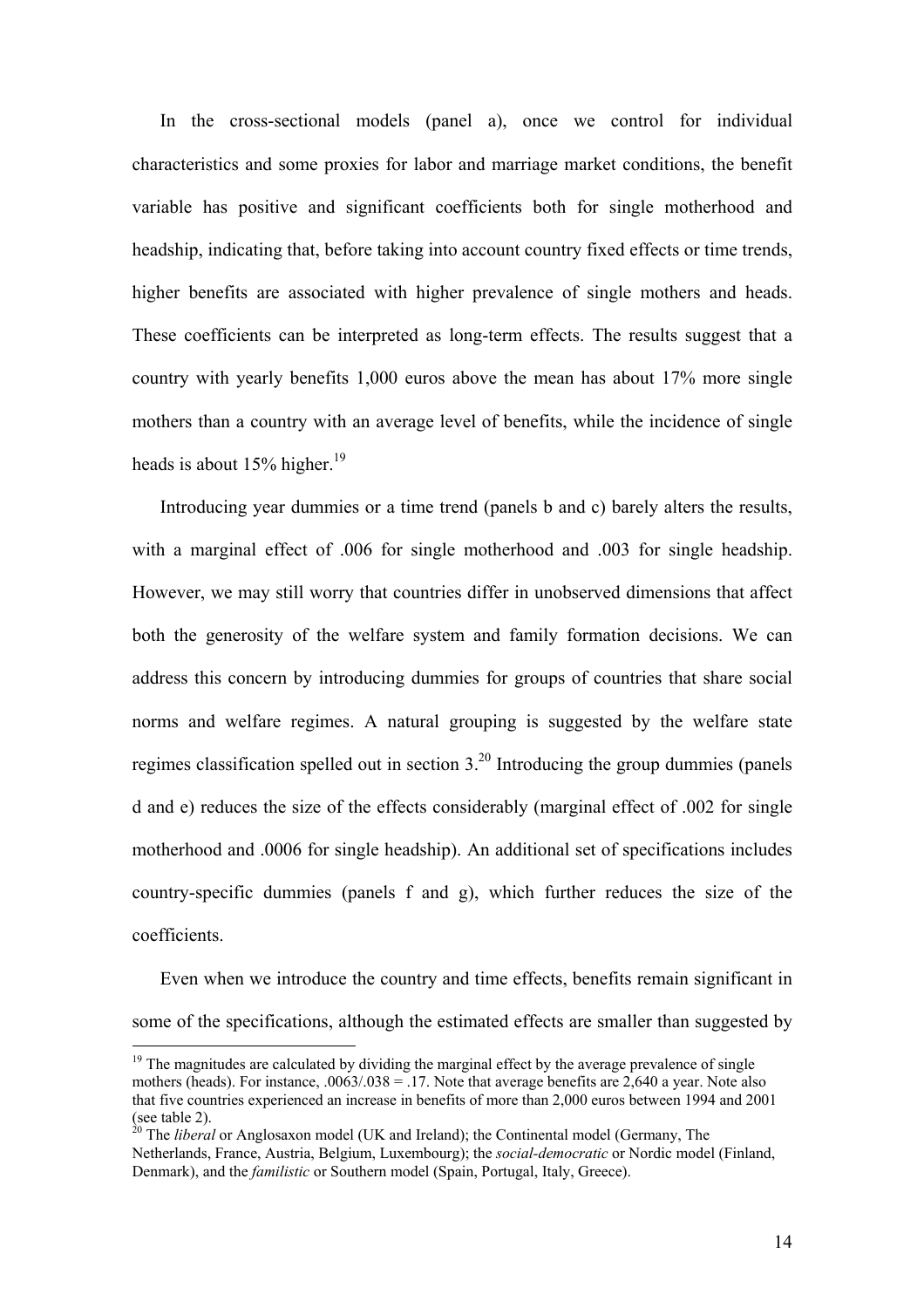the cross-sectional correlations. Most of the country dummies are also significant, while the year dummies (common for all countries) are not. The results indicate that a 1,000 euros increase in yearly benefits is associated with a 1% increase in single motherhood and a 1 to 2% increase in single headship. Thus, it seems that benefit levels may have an effect on both co-residence arrangements and fertility or partnership decisions.

Table 5 shows the coefficients for the rest of the explanatory variables in selected specifications. As reported in previous studies, older, less educated women are significantly more likely to become single mothers. Note that education has a stronger effect on single motherhood than on household headship. Male unemployment rates show a negative and significant coefficient in the specification for single heads with country fixed-effects. Male wages do not appear to have a significant effect. The interpretation of the coefficients on male wages and unemployment is however not straightforward since they are capturing both labor market and marriage market effects.

Even a specification with country dummies does not account for unmeasured factors such as changing norms and other time-varying forces that may cause changes in both benefits and the incidence of single motherhood at different paces in different countries or groups of countries. The use of the eight waves of the ECHP enables us to account for these factors by including year dummies or trends that vary by groups of countries. Table 6 shows the results from regressions where the year dummies or trends are specific to a country or group of countries.

The estimated effects remain significant when we interact the time effects with the groups of countries (panels a and b). These specifications account for time varying factors that may differ across groups of countries, as well as fixed group effects. According to these specifications, on average, 1,000 more euros in yearly benefits is associated with an incidence of single mothers about .3 percentage points higher, for an

15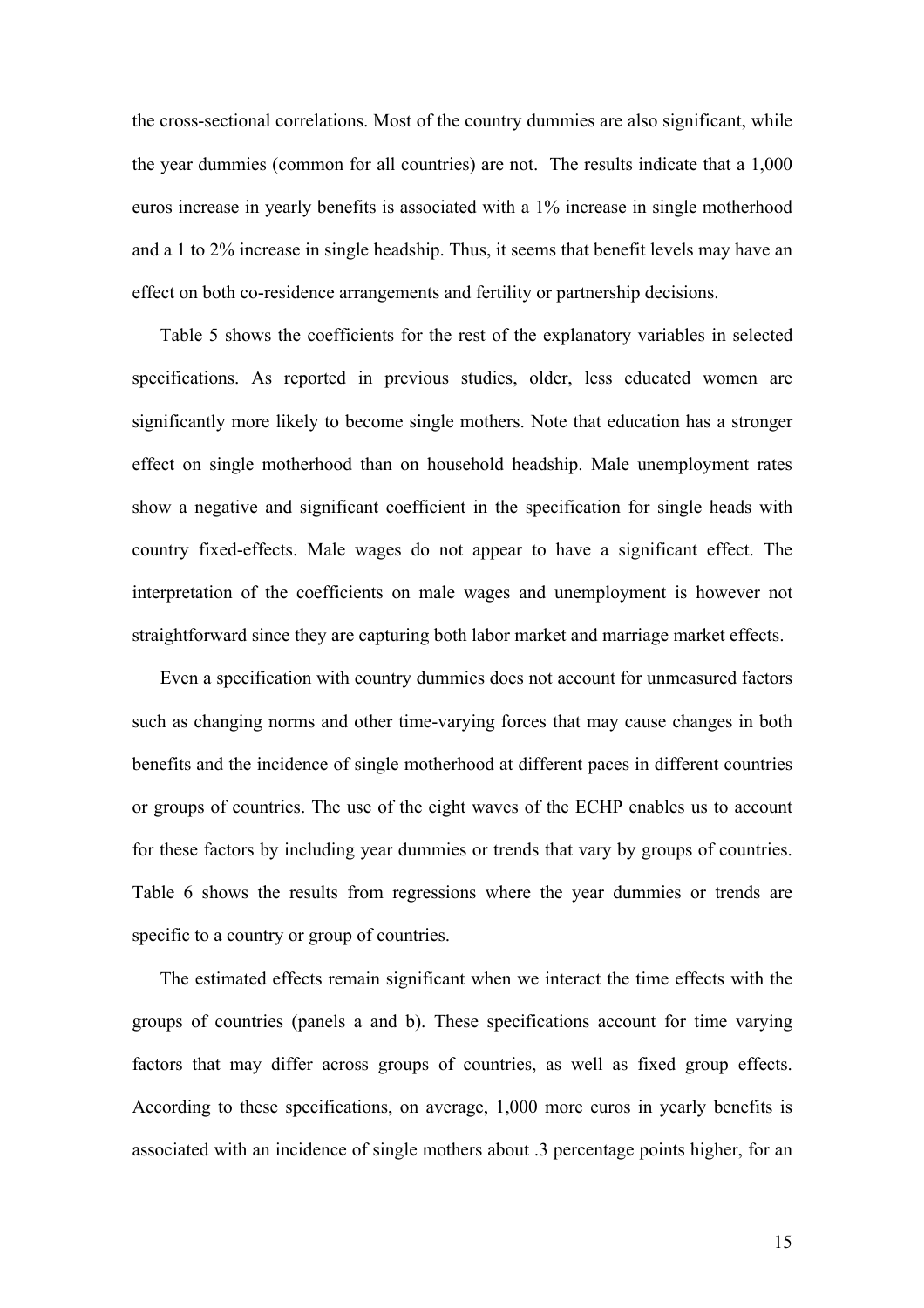average prevalence of 3.8 percent of women. This implies an 8% increase in the number of single mothers, while the effect on single headship would be a 3.5% increase.

Panels c and d show the results from specifications with country dummies in addition to the interaction between year and group of countries. Thus we are accounting for unmeasured variables at the country level, as well as changes over time that are allowed to vary by groups of countries. In these specifications, benefits are not significant in explaining the prevalence of single mothers, but they do appear to have a significant effect on single household headship (panel c). The magnitude of the effect is such that an increase in benefits of 1,000 euros would be associated with a 1.5% increase in the incidence of single mothers heading their own household. This suggests that benefit levels may have a more significant effect on co-residence arrangements than on fertility or partnership decisions. $21$ 

Finally, panel e allows for country-specific time trends in addition to the country dummies, i.e., we are accounting for unobserved, time-varying factors at the country level. Once we do this, benefits become insignificant and the signs turn negative. This suggests that the positive effect found in previous specifications may be spurious and could be attributed to changing country-specific factors that are related to both benefit levels and the incidence of single mothers. For instance, social norms may be changing at different paces across countries, and influencing both family formation decisions and public policy.

However, note that the identification strategy relies on difference in benefits across 109 country-year cells, and we are including thirteen country dummies plus seven year dummies and fourteen separate time trends, with at most eight years of data per country.

 $21$  Or, as a referee noted, it could also be that single mothers who live alone with their children ("single") heads") are a different group with higher responses to policies.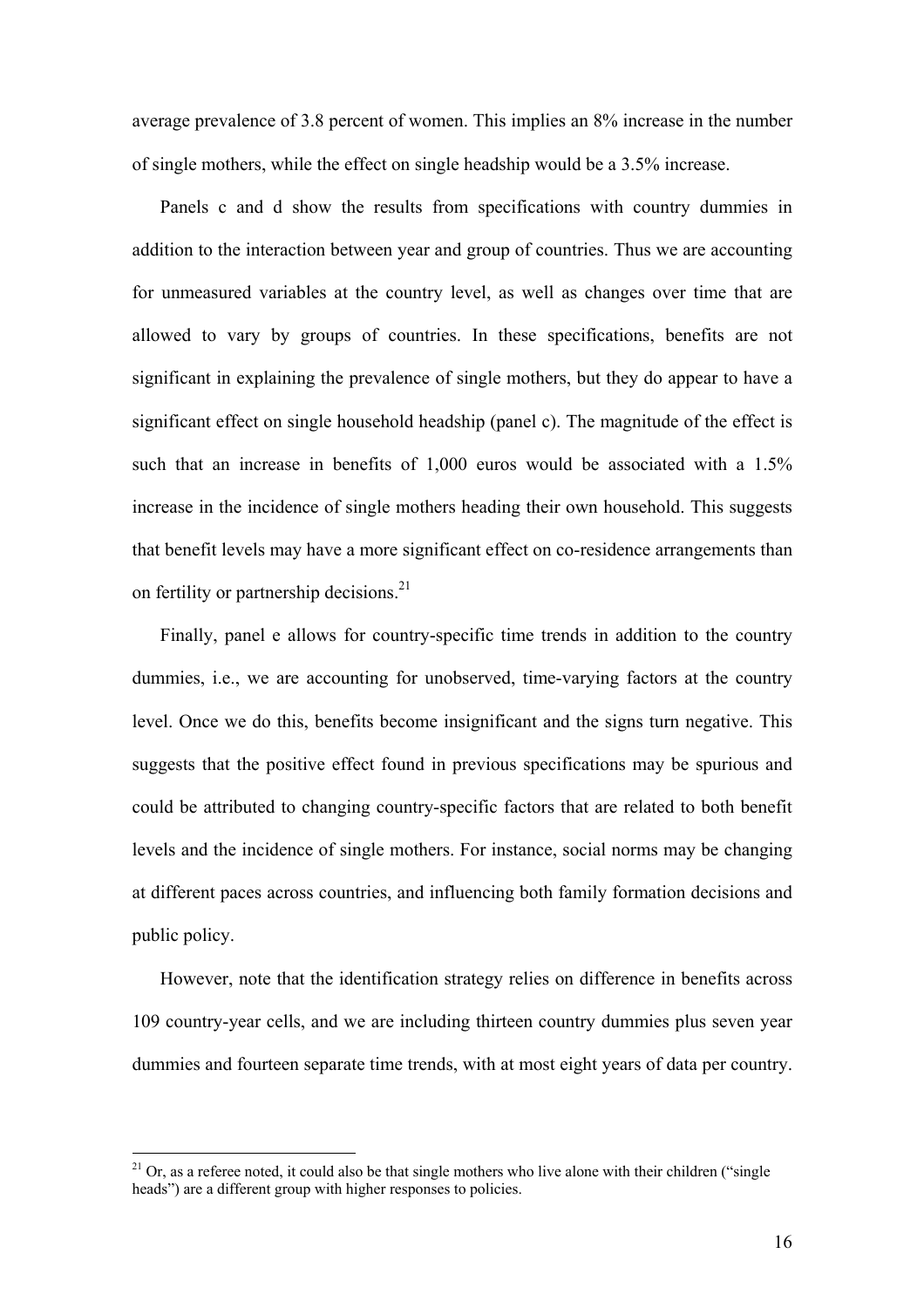Thus there is very little variation left to be picked up by the benefits variable in the final specification.

#### *C. Additional Specifications and Robustness Checks*

The reported results are robust to a variety of alternative specifications. The regressions are run with several different age cuts for women, with similar results. Alternative definitions are explored for the benefits variable. In particular, adding age of the youngest child to estimate benefit levels (in equation 1) barely alters the coefficients. Mean benefits and  $75<sup>th</sup>$  percentiles are also employed instead of predicted benefits, with slightly different significance levels and magnitudes of the coefficients as a result, but the main conclusions remain unchanged. The same can be said of specifications that include all social transfers in the definition of benefits. $^{22}$ 

Low-educated women are more likely to be affected by changes in benefit levels than more educated young women. Thus regressions are estimated excluding women with a university education, and excluding also those with a high school degree. Results from representative specifications are reported in table 7. Benefits remain significant in most specifications and insignificant in the one with country dummies and countryspecific trends. As expected, the magnitude of the effects is higher.

Economic theory as well as common sense suggest that the incentives faced by women at risk of becoming single mothers may be quite different for never married women who decide to have a child on their own, versus married women with children and considering divorce. Thus I estimate the regressions separately for the sample of never married women and ever-married women with children. These results are reported in table 8. Benefits are significant determinants of single motherhood for both samples, although significance levels are higher in the specifications for ever-married women.

 $^{22}$  Regression results with the alternative definitions of the benefits variable are available upon request.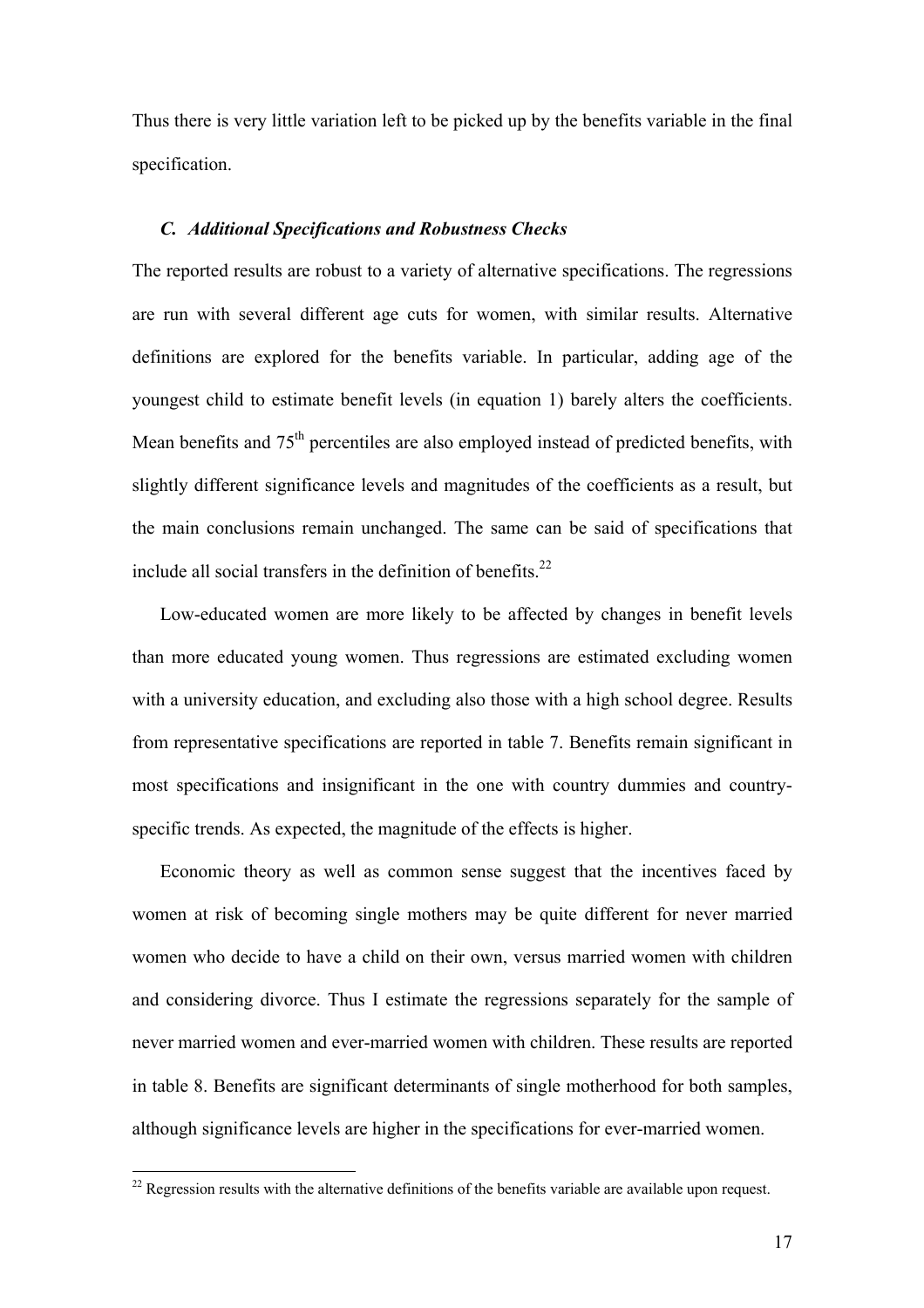In the specifications with time trends (but no group or country dummies), the coefficients on benefits are positive and significant for both never married and divorce motherhood (panel a). They remain significant when we include the dummies for groups of countries (panel b). However, adding country dummies turns the coefficient for benefits insignificant in the regressions for never married mothers (panel c). Benefits remain significant in the specifications for ever-married mothers even when we include trends that vary by groups of countries (panel e). According to this specification, a 1,000 euros increase in benefits would lead to a 10% increase in the incidence of divorced mothers (as a proportion of all ever-married women with children), and a 16% increase in the number of divorced married mothers heading their own households. However, once we allow the trends to be country-specific (panel f), benefits are no longer significant as determinants of either group of single mothers.

#### *D. Individual Fixed Effects*

Hoynes (1997) noted that, in a panel data source, if the composition of state (or, in our case, country) populations changes over time through migration of individuals and sample attrition or entry, the state (country) fixed-effects specification may still yield spurious results, which could be avoided with the inclusion of individual fixed effects. Since the ECHP is a longitudinal database, this concern led us to explore specifications with individual fixed effects. Note that, if no one moved and no one left or entered the panel after the first wave, then country fixed effects and individual fixed effects would provide the same information.

In the specifications with individual fixed-effects, identification comes only from women whose status in terms of the outcome variable changed during the period, thus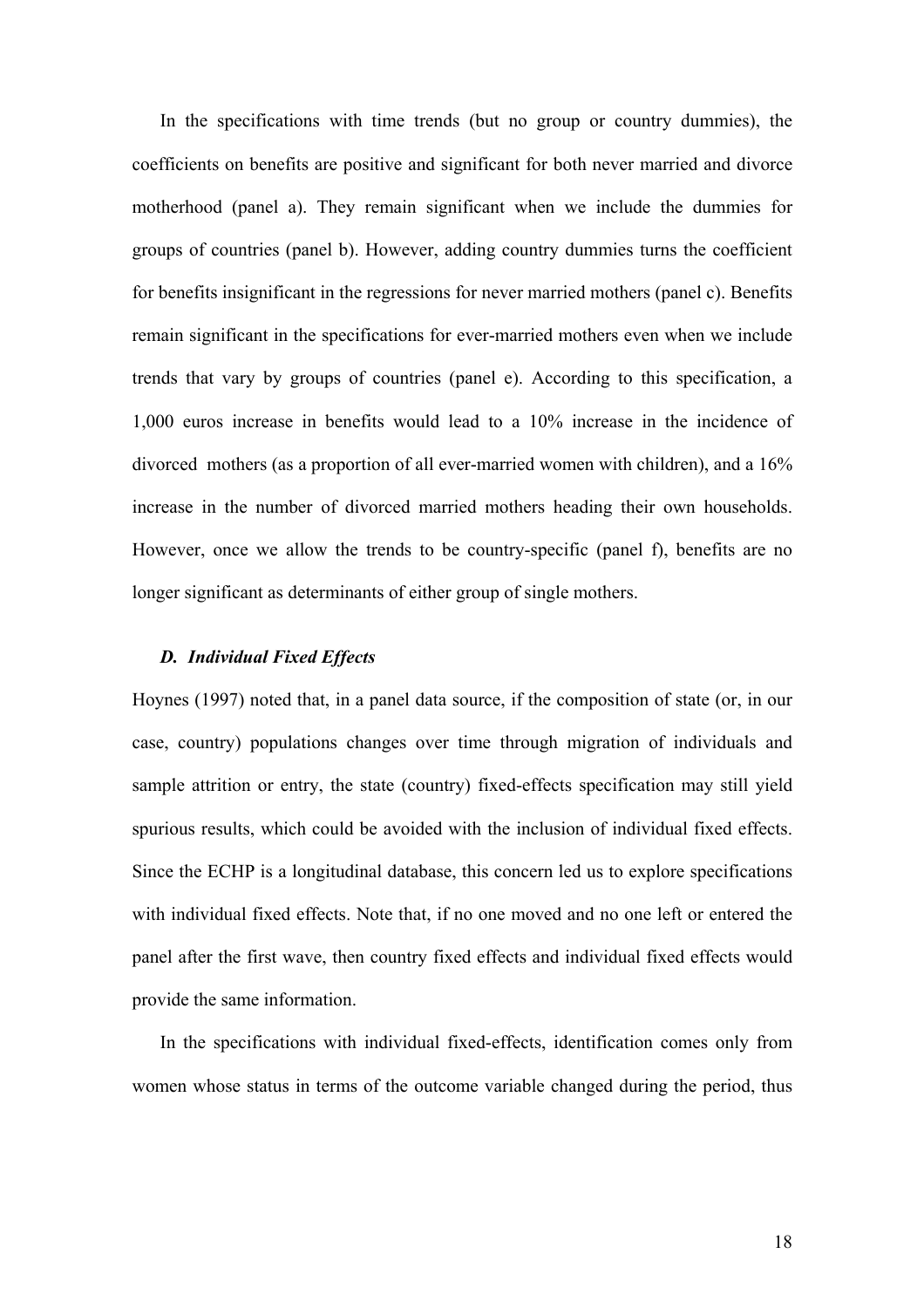the number of observations substantially drops, $^{23}$  which is potentially a problem given the already low number of observations in some of the countries. Also, controls that do not vary over time for a given individual (such as the country dummies) need to be dropped. Table 9 shows the results of the fixed effects specifications for the sample of women aged 18 to 35 and the expanded sample of women 18 to 45. Including older women may be more appropriate in the fixed-effect specifications since we are focusing on women who either become a single mother or transition out of this state during the period of observation, thus at least some family formation or dissolution decisions are being taken at the time the survey is conducted.

The estimated effect of benefits is positive in most specifications but is essentially never significant in neither the specifications for single mothers or single heads with individual fixed effects. This is true even in the specifications without country or group specific trends.

Alternative fixed effects specifications are estimated including only women with low schooling, and separating never married and ever married women, for different age cuts. The conclusion remains that, once we include individual fixed effects, benefits are not significantly associated with a higher incidence of single mothers or single heads.

This suggests that the positive association found in regressions without individual fixed effects may be attributable to unobserved, individual-specific heterogeneity. Note that part of the effect of the changing sample of women within country (due to sample attrition and entry) was captured by the country-specific trends in the specifications without the individual fixed effects.

However, there are reasons to think that the fixed effect specifications may not be the preferred ones in the current setting. First, as mentioned, the severe drop in the

 $^{23}$  From 172,437 to 8,755 (in the regressions for single motherhood) and 6,476 (in the regressions for single headship).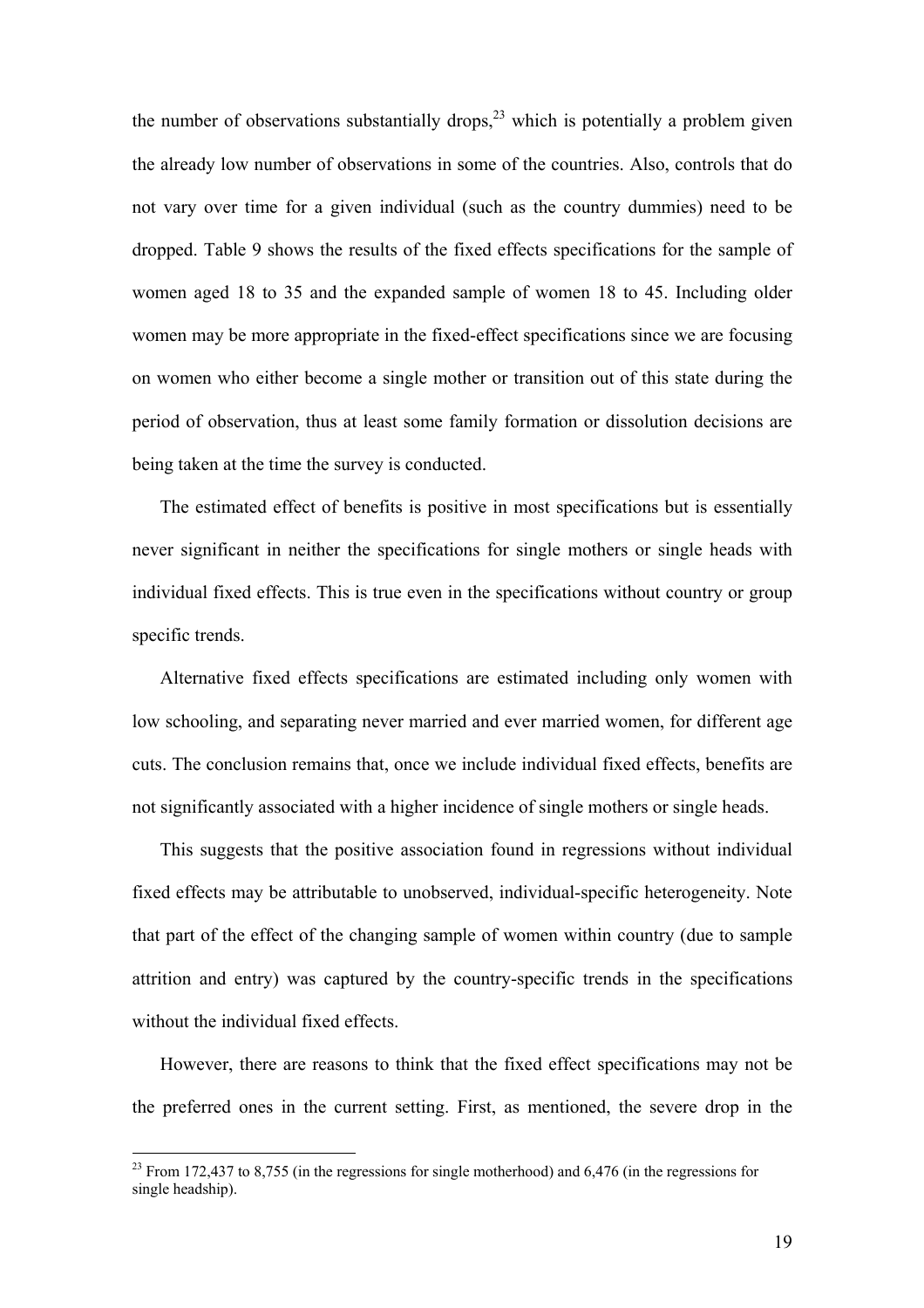number of observations leads to a decline in significance levels. Second, migration rates across countries in Europe are lower than across US states, thus one of the main justifications for the use of fixed effects appears to be less important in this application. Together with the short length of the panel, these considerations suggest that the fixed effects results should be taken with a grain of salt.

### **6. Conclusions**

This paper estimates the effect of benefits on the incidence of single motherhood in Europe. Using ECHP data from 1994 through 2001, regressions are estimated where the likelihood of a young woman being a single mother is assumed to depend on her personal characteristics, labor and marriage market conditions, and public support, as well as country fixed effects and time trends that are allowed to vary by country or groups of countries. Controlling for country fixed effects and trends is important since country-specific factors such as norms or other unmeasured social or economic factors and their evolution over time may affect both the provision of benefits and individual family-formation decisions.

A simple cross-section shows that the countries where single mothers are more prevalent also provide higher benefit levels. This association may reflect long-term effects, but it can also be the result of unmeasured factors that affect both single parenthood and benefits. Once we control for individual characteristics and some proxies for labor and marriage market conditions, and we introduce country fixedeffects, the estimated effect is smaller than suggested by the cross-sectional correlations, but it remains positive and significant.

Even a specification with country dummies does not account for unmeasured factors at the country level, such as changing norms and other time-varying forces, which may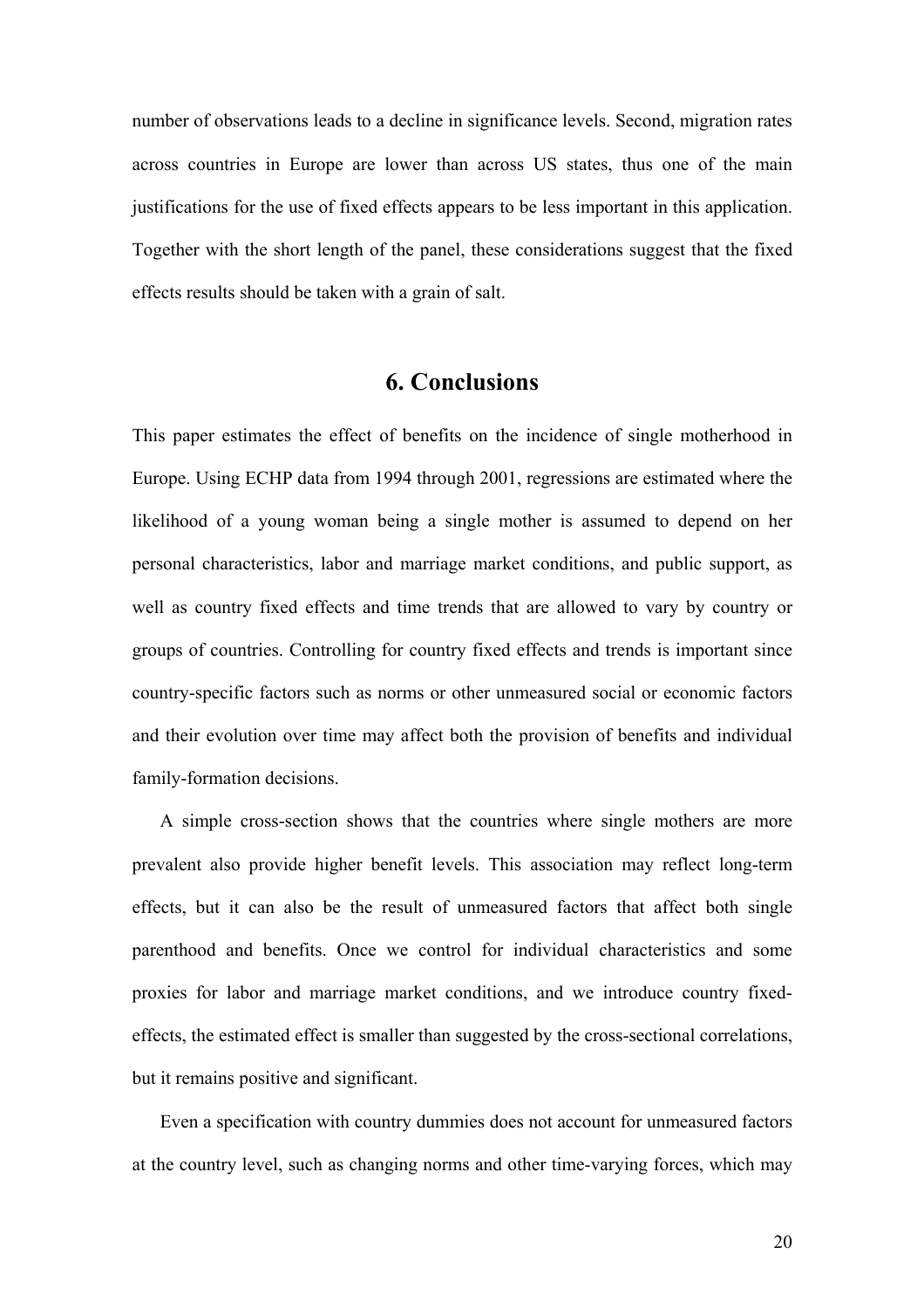cause changes in both benefits and the incidence of single motherhood. The use of the eight waves of the ECHP enables us to account for these factors by including time trends that are allowed to vary by groups of countries. Even in these specifications, benefits remain positive and significant, suggesting that an increase in family allowances or social assistance to single mother families of 1,000 euros a year would result in a 2 percent increase in the likelihood of a young woman being a single mother. The effect takes place both through increases in out-of-wedlock childbearing and divorce, and is stronger for low-educated single mothers.

The longitudinal nature of the ECHP allows us to also run specifications with individual fixed effects. These would yield more information than the specifications with country fixed effects if there was significant attrition or entry in the sample. Once we introduce the individual effects, benefits are no longer significantly positive in the specifications for either single mothers or single heads. Benefits are also insignificant in specifications without person fixed effects, but with time trends that are allowed to vary by individual countries. Thus the observed correlation between benefit levels and single motherhood across European countries may be attributable to unobserved heterogeneity, rather than a causal effect.

These results should be interpreted with some caution, due to several remaining caveats. First, the fixed effects specifications are placing a lot of weight on a relatively small number of observations. Second, it would be desirable to include more detailed measures of labor demand and supply in the regressions, for both men and women and, if possible, stratified by education level. Separate controls for marriage market conditions would also be desirable. Thirdly, the data set covers only an eight-year period, and the average number of periods per woman in the sample is six, thus we do not capture long-term trends in benefits or the incidence of single mothers. Moreover,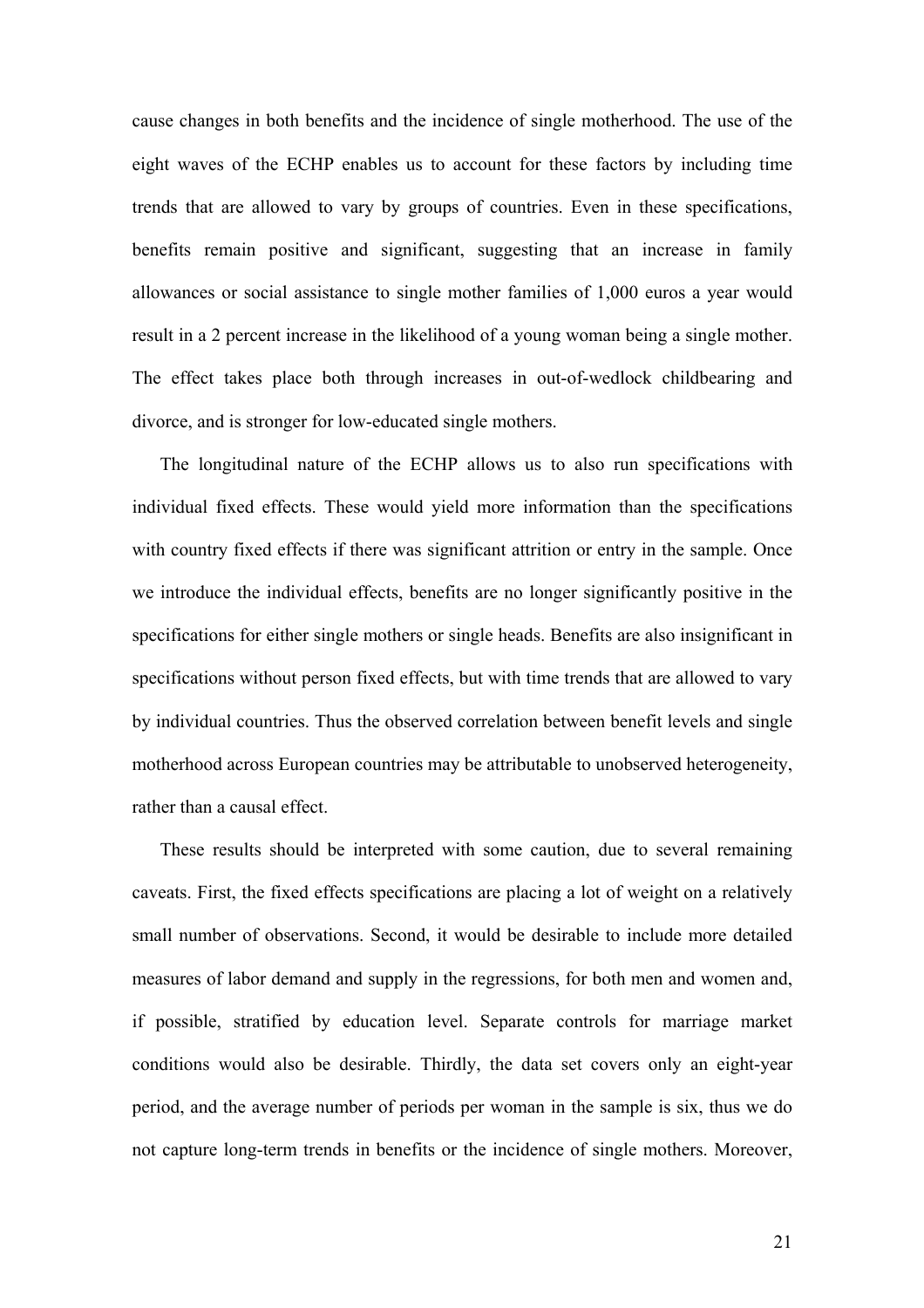several of the countries do not experience significant changes in the level of benefits between 1994 and 2001. The reduced-form specification also limits the interpretation of the results. For instance, we cannot separate the effects of the overall generosity of the welfare system from the degree of targeting. Finally, a more refined measure of benefit levels would reflect the national benefit schedules directly, rather than through benefits actually received by single mother households.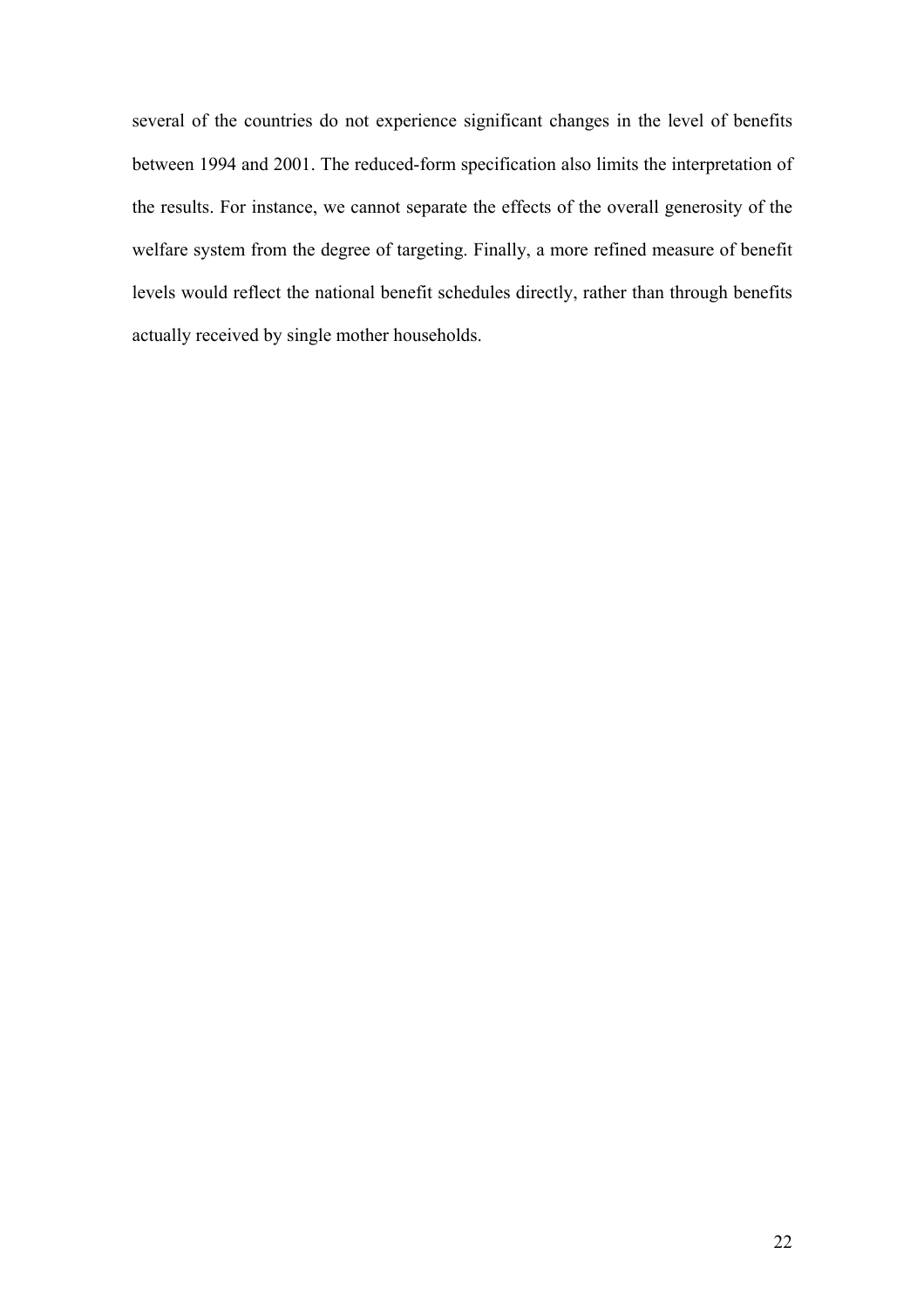## **References**

- Akerlof, G. A., J. L. Yellen and M. L. Katz. 1996. "An Analysis of Out-Of-Wedlock Childbearing in the United States." *Quarterly Journal of Economics* 111(2): 277-317.
- Angrist, J. 2002. "How Do Sex Ratios Affect Marriage and Labor Markets? Evidence from America's Second Generation." *Quarterly Journal of Economics* 117(3): 997-1038.
- Becker, G. S. 1960. ''An Economic Analysis of Fertility.'' In *Demographic and Economic Change in Developed Countries*. Princeton, NJ: Princeton University Press.
- Becker, G. S. 1973. ''A Theory of Marriage: Part I.'' *Journal of Political Economy* 81(4): 813-846.
- Becker, G. S. 1974. ''A Theory of Marriage: Part II.'' *Journal of Political Economy* 82(2): S11-S26.
- Becker, G. S. 1981. *A treatise on the Family*. Cambridge, Mass.: Harvard University Press.
- Becker, G. S. and R. J. Barro. 1988. "A Reformulation of the Economic Theory of Fertility." *Quarterly Journal of Economics* 103(1): 1-25.
- Becker, G. S., E. M. Landes and Robert T. Michael. 1977. ''An Economic Analysis of Marital Instability.'' *Journal of Political Economy* 85(6): 1141-1188.
- Bertola, G., F. Jimeno, R. Marimon and C. Pissarides. 2000. "Welfare Systems and Labour Markets in Europe: What Convergence Before and After EMU?" In *Welfare and Employment in a United Europe* ed. G. Bertola, T. Boeri and G. Nicoletti. Cambridge, MA: MIT Press.
- Blau, F., L. Kahn and J. Waldfogel. 2004. "The Impact of Welfare Benefits on Single Motherhood and Headship of Young Women. Evidence from the Census." *Journal of Human Resources* 39(2): 382-404.
- Brien, M. 1997. "Racial Differences in Marriage and the Role of Marriage Markets." *Journal of Human Resources* 32: 741-778.
- Burdett, K. and J. F. Ermisch. 2002. "Single Mothers." Institute for Social and Economic Research Working Paper 30-2002. University of Essex.
- Del Bono, Emilia. 2004. "Pre-Marital Fertility and Labour Market Opportunities: Evidence from the 1970 British Cohort Study." IZA Discussion Paper No. 1320.
- Duncan, G. and S. Hoffman. 1990. "Welfare Benefits, Economic Opportunities and the Incidence of Out-of-Wedlock Births Among Black Teenage Girls." *Demography* 27(4): 519-535.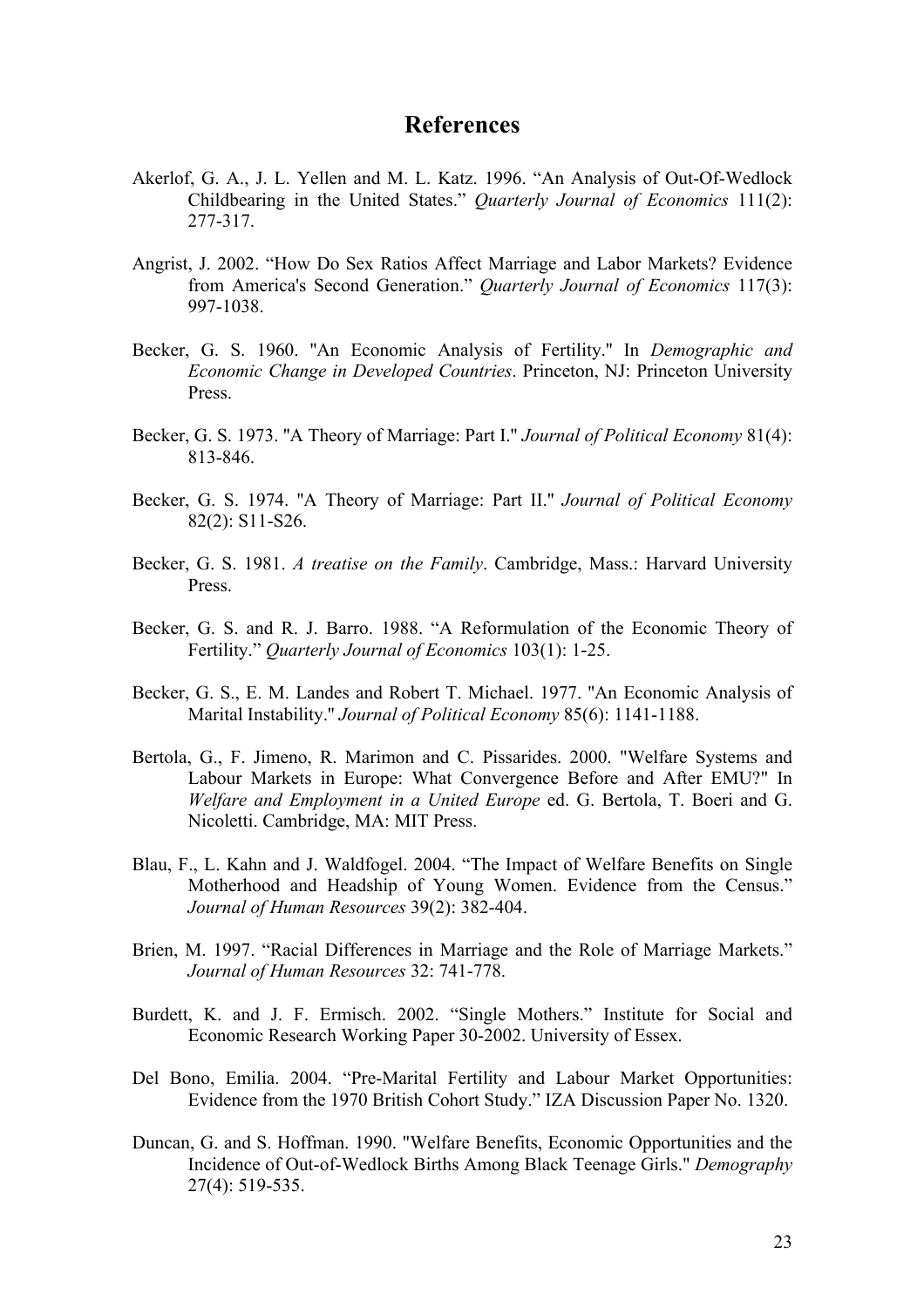- Edlund, L. 2005. "The Role of Paternity Presumption and Custodial Rights for Understanding Marriage Patterns." Unpublished draft. Columbia University.
- Ellwood, D. and M. J. Bane. 1985. "The Impact of AFDC on Family Structure and Living Arrangements." *Research in Labor Economics* 7: 137-207.
- Esping-Andersen, G. 1990. *The Three Worlds of Welfare Capitalism.* Princeton University Press.
- González, Libertad. 2005. "The Determinants of the Prevalence of Single Mothers: A Cross-Country Analysis." IZA Discussion Paper No. 1677.
- González, Libertad. 2004. "Single Mothers in Europe: A Decomposition Approach." Unpublished draft. Universitat Pompeu Fabra.
- Hoffman, S. and G. Duncan. 1988. "A Comparison of Choice-Based Multinomial and Nested Logit Models: The Familiy Structure and Welfare Use Decisions of Divorced or Separated Women." *Journal of Human Resources* 23: 550-562.
- Hoynes, H. W. 1997. ''Does Welfare Play Any Role in Female Headship Decisions?'', *Journal of Public Economics* 65: 89-118.
- Krein, S. F. and A. H. Beller. 1988. "Educational Attainment of Children From Single-Parent Families: Differences by Exposure, Gender, and Race." *Demography* 25(2): 221-234.
- Lerman, R. 1996. "The Impact of the Changing US Family Structure on Child Poverty and Income Inequality" *Economica* 63(250): S119-39.
- McLanahan, S. 1994. "The Consequences of Single Motherhood", *American Prospect*  $18.48 - 58$
- McLanahan, S. and G. Sandefur. 1994. *Growing up with a single parent: what hurts, what helps*. Cambridge, Mass.: Harvard University Press.
- Moffitt, R. 1994. "Welfare Effects on Female Headship with Area Effects." *Journal of Human Resources* 29: 621-636.
- Moffitt, R. 1995. "The Effect of the Welfare System on Nonmarital Childbearing." In *Report to Congress on Out-of Wedlock Childbearing*. National Center for Health Statistics 95-1257-1. Hyattsville, Md.: Public Health Service.
- Moffitt, R. 1998. "The Effect of Welfare on Marriage and Fertility." In *Welfare, the Family, and Reproductive Behavior*, ed. R. Moffitt. Washington: National Academy Press.
- Moffitt, R. 2000 "Welfare Benefits and Female Headship in U.S. Time Series". *American Economic Review* 90(2): 373-377.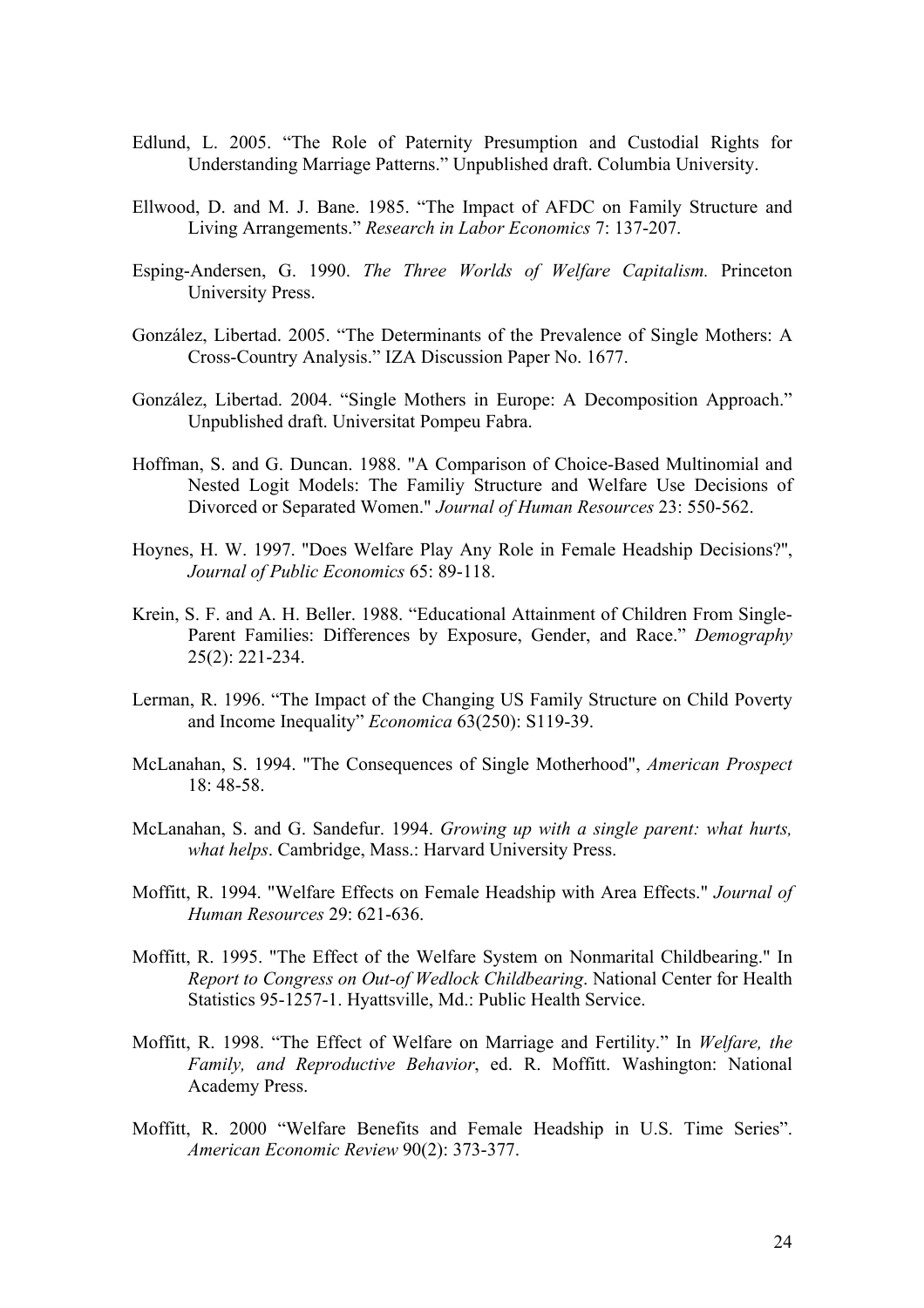- Murray, C. 1984. *Losing Ground American Social Policy, 1950-1980*. New York: Basic Books.
- Neal, D. 2004. "The Relationship Between Marriage Market Prospects and Never-Married Motherhood." *Journal of Human Resources* 39(4): 938-957.
- Oppenheimer, V. K. 1994. "Women's Rising Employment and the Future of the Family in Industrial Societies." *Population and Development Review* 20: 293-342.
- Rich, L. M. and S. Kim. 2002. "Employment and the Sexual and Reproductive Behavior of Female Adolescents." *Perspectives on Sexual and Reproductive Health* 34(3): 127-134.
- Rosenzweig, M. R. 1999. "Welfare, Marital Prospects, and Nonmarital Childbearing." *The Journal of Political Economy* 107(6): S3-S32.
- Schmidt, L. 2003. "Murphy Brown Revisited: Human Capital, Search and Nonmarital Childbearing Among Educated Women." Unpublished draft. Williams College.
- Schultz, P. T. 1994. "Marital Status and Fertility in the United States. Welfare and Labor Market Effects." *The Journal of Human Resources* 29: 637-669.
- Wallace, G. 2000. "An Assessment of Several Explanations for the Decline in Marriage." Unpublished draft. University of Wisconsin.
- Willis, R. J. 1999. ''A Theory of Out-Of-Wedlock Childbearing.'' *Journal of Political Economy* 107(6): S33-S64.
- Wilson, W. J. 1987. *The Truly Disadvantaged*. Chicago: University of Chicago Press.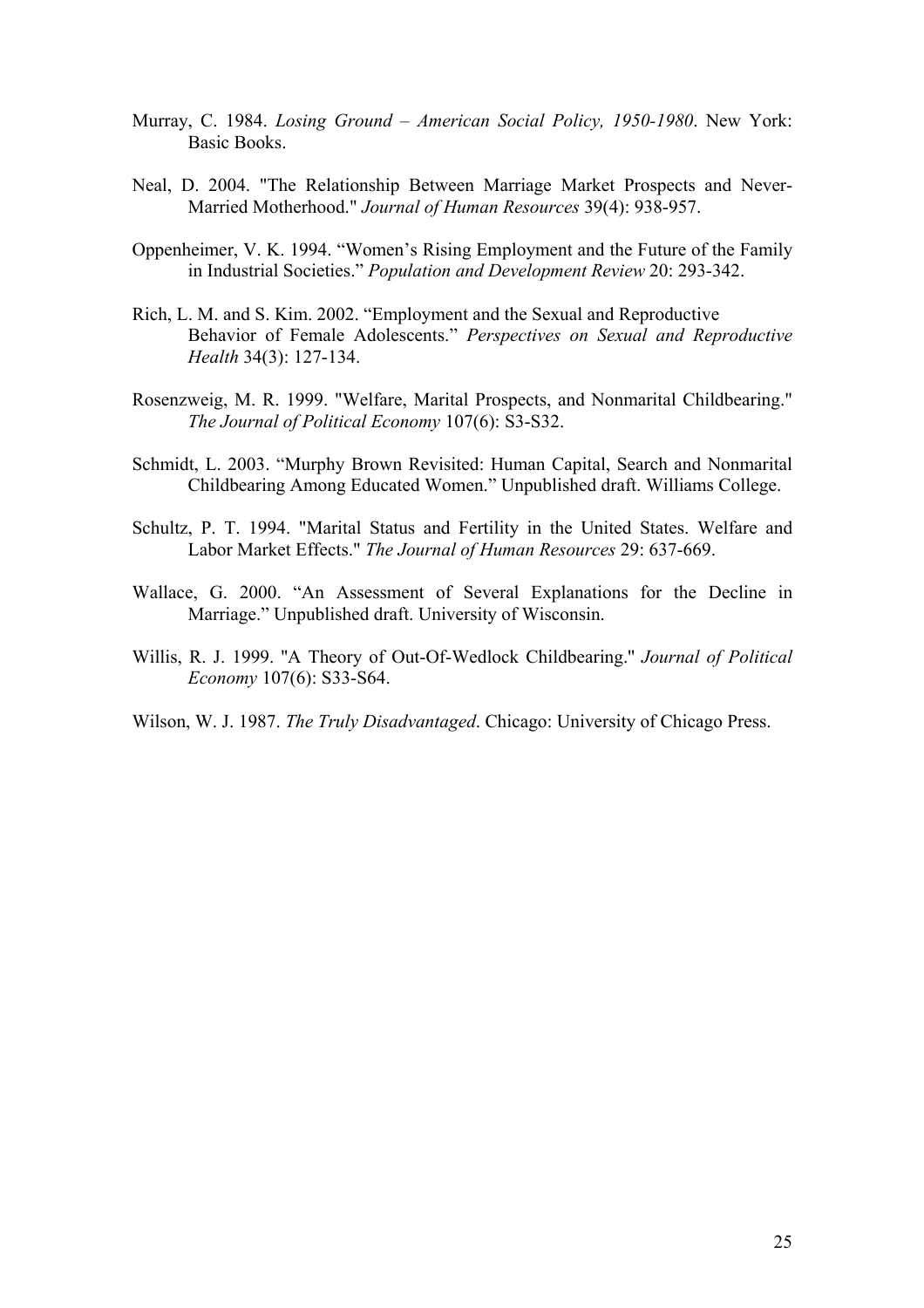

Figure 1. Proportion of Women Aged 18 to 35 Who Are Single Heads

Note: ECHP data, waves 1 and 8, except for Finland (waves 3 and 8) and Austria (waves 2 and 8). Person weights have been used. Single heads are defined as unmarried women aged 18 to 35 who live on their own with their children, at least one of them younger than 18. The error bars show  $\pm$  1.645 the standard deviation of the proportions.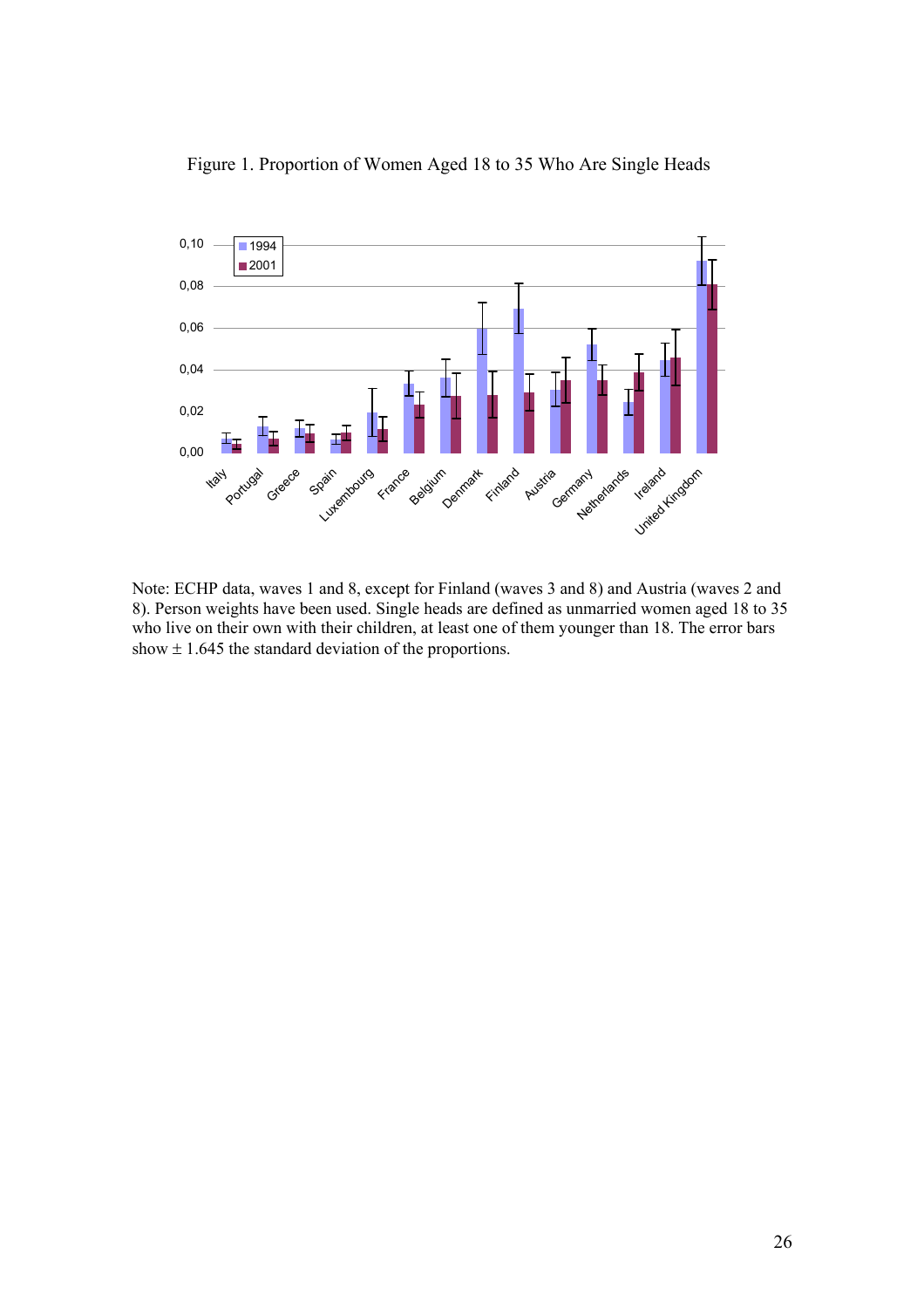

Figure 2. Benefit Levels and Incidence of Single Mothers, 1994-2001

Note: ECHP data, waves 1 through 8, except for Finland (waves 3 and 8) and Austria (waves 2 and 8). Person weights have been used. Single mothers are defined as unmarried women aged 18 to 35 who live with their children younger than 18 and without a partner. "Benefit levels" are defined as predicted level of benefits (social assistance plus family allowances) available to single mothers. "Proportion of single mothers" is the proportion of women aged 18 to 35 who are single mothers. A point represents a country-year combination. The number of data points is 109.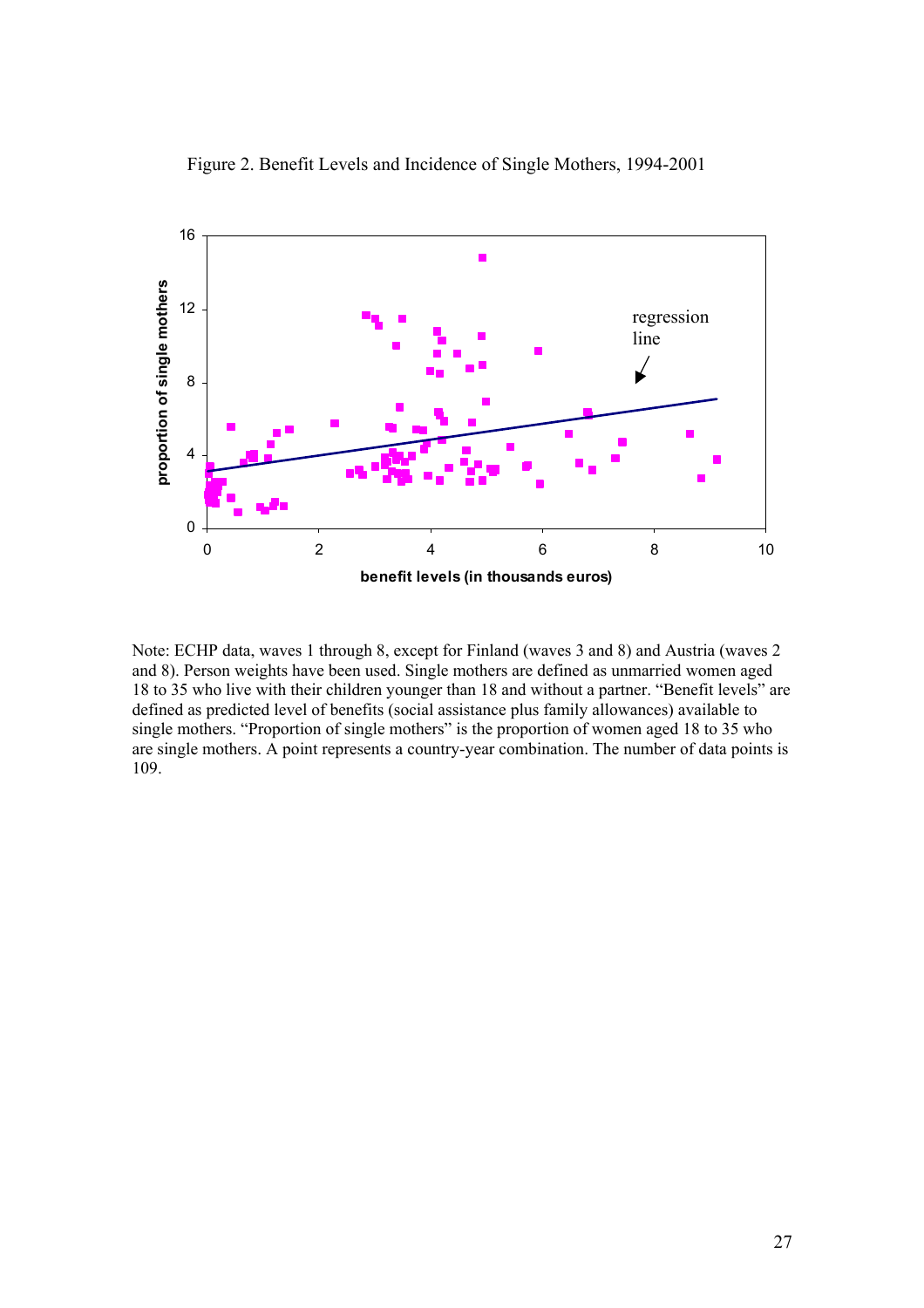

Figure 3. Changes in Benefits and in the Incidence of Single Mothers, 1994-2001

Note: ECHP data, waves 1 through 8, except for Finland (waves 3 and 8) and Austria (waves 2 and 8). Person weights have been used. Single mothers are defined as unmarried women aged 18 to 35 who live with their children younger than 18 and without a partner. "Change in benefit levels" are defined as the change in the predicted level of benefits available to single mothers from year to year. "Change in proportion of single mothers" is the year-to-year change in the proportion of women aged 18 to 35 who are single mothers. A point represents a country-year combination. The number of data points is 95.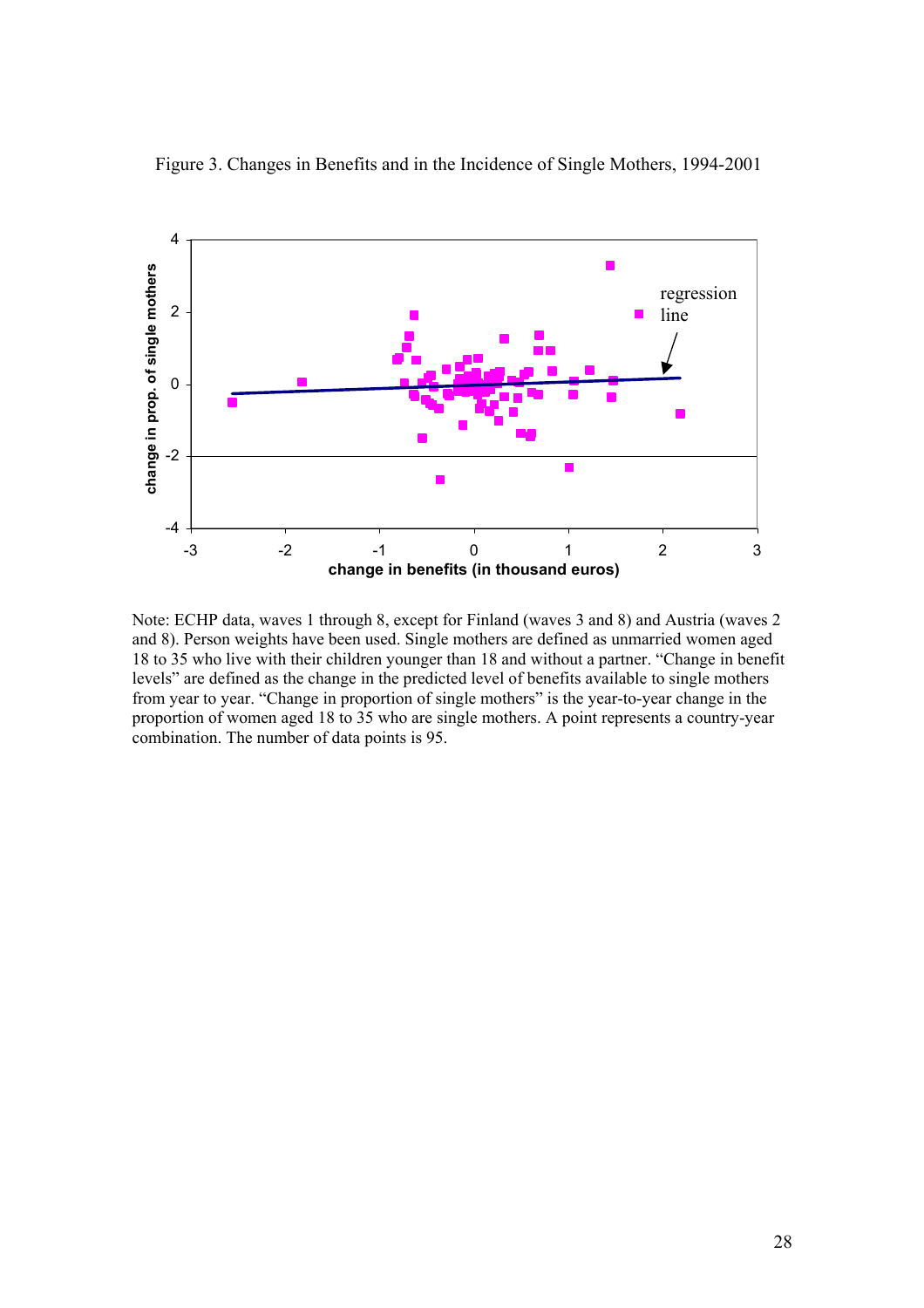|       | Single mothers | Single heads |
|-------|----------------|--------------|
| 1994  | 0.0385         | 0.0258       |
| 1997  | 0.0383         | 0.0241       |
| 2001  | 0.0357         | 0.0225       |
| A11   | 0.0380         | 0.0246       |
| Waves |                |              |
| N     | 172,437        | 172,437      |

Table 1. Proportion of Women 18-35 Who Are Single Mothers

Note: ECHP data for 14 countries (all but Sweden), waves 1 through 8. Unweighted means are shown. Single mothers are defined as unmarried women aged 18 to 35 who live with their children, at least one of them younger than 18, and without a partner (but maybe with other relatives). Single heads are defined as single mothers who live on their own with their children.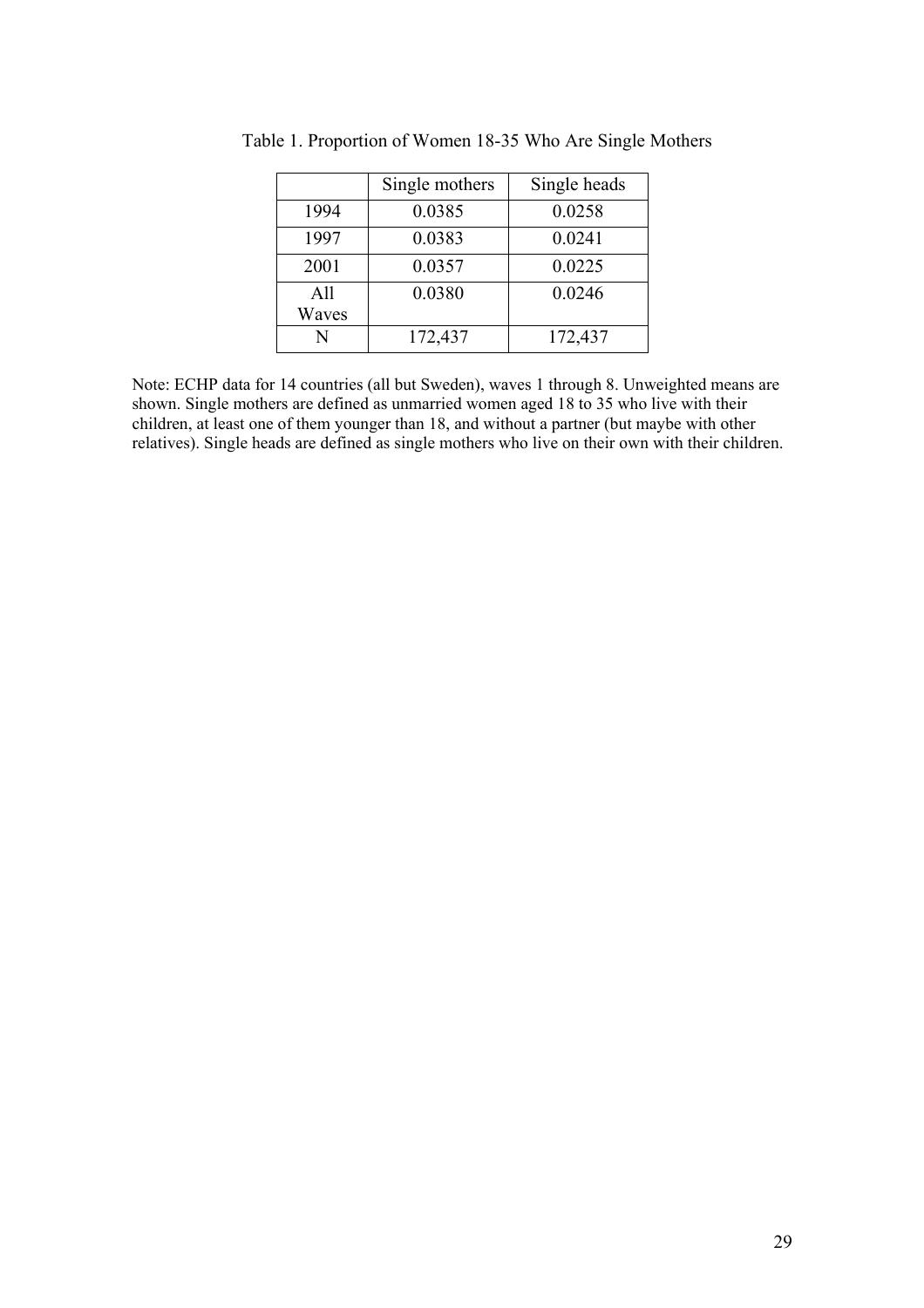|                   | 1994 | 2001 | N    |
|-------------------|------|------|------|
| Austria           | 3869 | 4163 | 641  |
| Belgium           | 3193 | 3415 | 847  |
| Denmark           | 6837 | 8860 | 753  |
| Finland           | 2840 | 5176 | 608  |
| France            | 3331 | 2784 | 431  |
| Germany           | 1245 | 4204 | 1434 |
| Greece            | 49   | 13   | 699  |
| Ireland           | 3388 | 4941 | 1615 |
| Italy             | 445  | 1047 | 1834 |
| Luxembourg        | 3470 | 5966 | 664  |
| Netherlands       | 4714 | 5753 | 994  |
| Portugal          | 661  | 441  | 386  |
| Spain             | 204  | 70   | 592  |
| United<br>Kingdom | 3014 | 5932 | 619  |

Table 2. Predicted Benefits Single Heads in 1994 and 2001

Note: ECHP data (excluding Sweden). The table shows predicted values from benefit regressions at the country level with explanatory variables number of children, hours worked by the mother, and year. Waves 1 through 8, except for Finland (waves 3 through 8) and Austria (waves 2 through 8). Single heads are defined as unmarried women who live on their own with their children, at least one of them younger than 18. Benefit levels are expressed in euros and include family-related allowances and social assistance (ECHP variables H133 and H137). Predicted benefits are calculated for the sample of single heads aged 18 to 54. The number of observations is shown in the last column.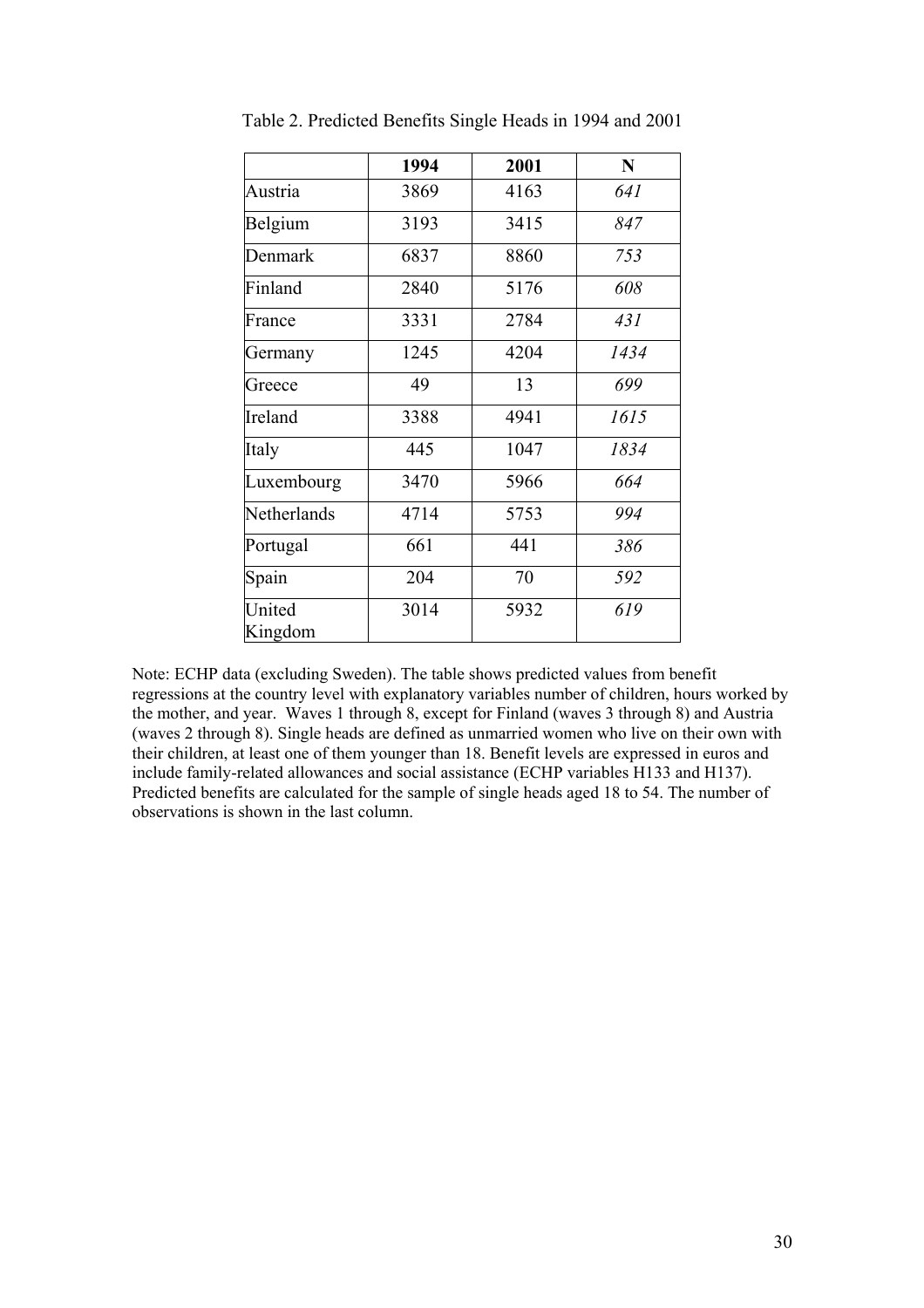| Variable        | Mean   | Std. Dev. | Min      | Max   |
|-----------------|--------|-----------|----------|-------|
|                 |        |           |          |       |
| Single heads    | 0,0246 | 0,1548    | $\theta$ | 1     |
| Single mothers  | 0,0380 | 0,1913    | 0        |       |
| Age             | 26,65  | 5,176     | 18       | 35    |
| High school     | 0,4098 | 0,4918    | 0        | 1     |
| University      | 0,2389 | 0,4264    | $\theta$ |       |
| Male unemp.     | 6,808  | 3,304     | 1,1      | 16,4  |
| Male wage       | 6,726  | 2,318     | 2,19     | 13,89 |
| <b>Benefits</b> | 2640   | 2109      | 13       | 9134  |

Table 3. Descriptive Statistics

Note: ECHP data (excluding Sweden), waves 1 through 8, except for Finland (waves 3 through 8) and Austria (waves 2 through 8). Sample size is 172,437. Benefit levels and male wages are expressed in euros.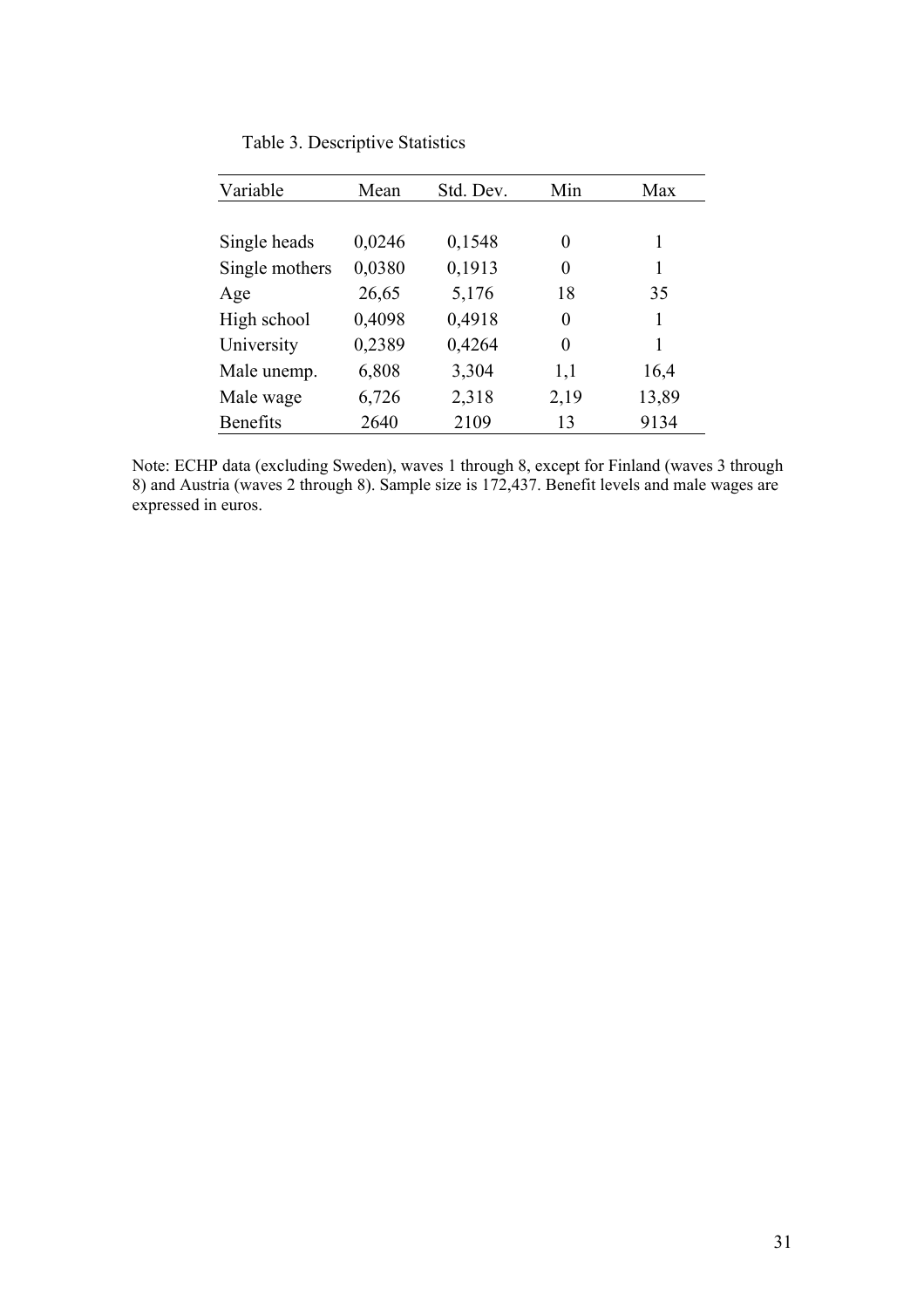|                                                | Single mother |       | Single head |     |
|------------------------------------------------|---------------|-------|-------------|-----|
| a) Cross Section                               | 0,2233        | ***   | 0,2551      | *** |
|                                                | (0,0323)      |       | (0,0401)    |     |
|                                                | [0,00630]     |       | [0,00358]   |     |
|                                                |               |       |             |     |
| b) Year trend                                  | 0,2209        | ***   | 0,2449      | *** |
|                                                | (0,0332)      |       | (0,0405)    |     |
|                                                | [0,00624]     |       | [0,00342]   |     |
|                                                |               |       |             |     |
| c) Year dummies                                | 0,2266        | ***   | 0,2503      | *** |
|                                                | (0,0324)      |       | (0,0405)    |     |
|                                                | [0,00639]     |       | [0,00349]   |     |
|                                                |               |       |             |     |
| d) Country (grouped) dummies and year<br>trend | 0,0785        |       | 0,046       |     |
|                                                | (0,0402)      |       | (0,0366)    |     |
|                                                | [0,00211]     |       | [0,00055]   |     |
|                                                |               |       |             |     |
| e) Country (grouped) and year dummies.         | 0,0834        | $***$ | 0,0509      |     |
|                                                | (0,0395)      |       | (0,0365)    |     |
|                                                | [0,00224]     |       | [0,00061]   |     |
|                                                |               |       |             |     |
| f) Country dummies and year trend              | 0,00996       |       | 0,0242      |     |
|                                                | (0,0224)      |       | (0,0205)    |     |
|                                                | [0,00025]     |       | [0,00028]   |     |
|                                                |               |       |             |     |
| g) Country and year dummies                    | 0,0133        |       | 0,0346      |     |
|                                                | (0,0216)      |       | (0,0205)    |     |
|                                                | [0,00034]     |       | [0,00039]   |     |
|                                                |               |       |             |     |

Table 4. Coefficients for the Effect of Benefits on Single Motherhood and Headship.

Note: The coefficients are from logit regressions using ECHP data for 14 countries in eight waves (1994 through 2001). Robust standard errors are shown in parenthesis (clustered by country and year in all specifications). Marginal effects are in brackets. The sample includes all women aged 18 to 35. The number of observations is 172,437. Other variables included in the regressions are age, age squared, age cubed, two education dummies, male unemployment rates and median male wages. Two asterisks indicate that a variable is significant at the 95% level, and three indicate significance at the 99% level. Benefits are defined as predicted family-related allowances and social assistance received by a typical single head in a given country and period, and are measured in thousands of euros. The dummies for groups of countries (panels d, e) include one for the UK and Ireland, one for Spain, Italy, Greece and Portugal, and one for Finland and Denmark.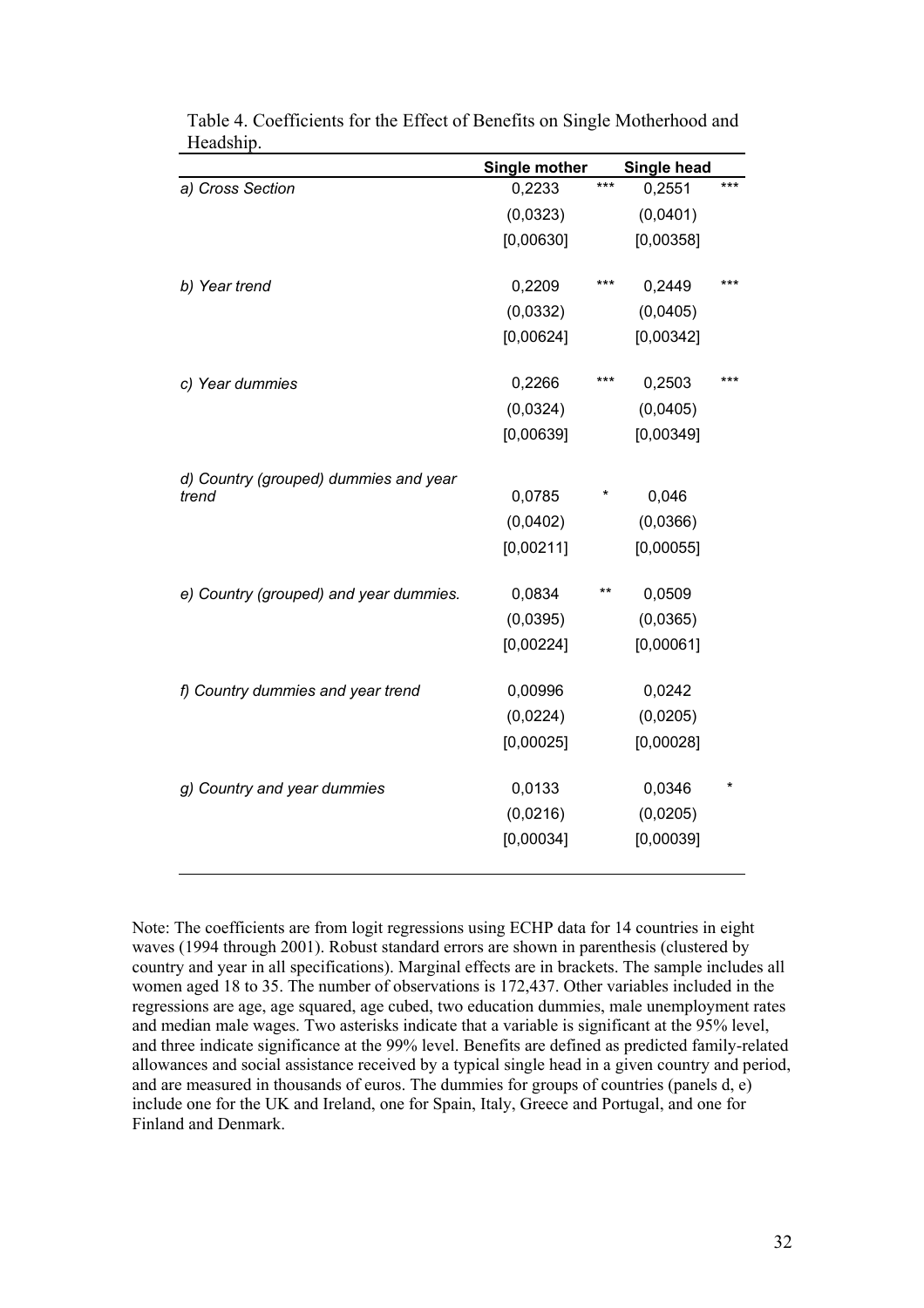|                    | Single mother |     |              | Single head |             |       |              |     |
|--------------------|---------------|-----|--------------|-------------|-------------|-------|--------------|-----|
|                    |               |     |              |             |             |       |              |     |
| Age                | 2,312         | *** | 2,3072       | ***         | 3,3118      | $***$ | 3,4634       | *** |
|                    | (0, 3376)     |     | (0, 3301)    |             | (0, 4167)   |       | (0, 4195)    |     |
|                    | [0,0653]      |     | [0,0584]     |             | [0,0462]    |       | [0,0395]     |     |
| Age squared        | $-0,076$      | *** | $-0,0754$    | $***$       | $-0,1066$   | $***$ | $-0,1117$    | *** |
|                    | (0,0128)      |     | (0,0125)     |             | (0,0155)    |       | (0,0156)     |     |
|                    | $[-0,0021]$   |     | $[-0,0019]$  |             | $[-0,0015]$ |       | $[-0,0013]$  |     |
| High school degree | $-0,6402$     | *** | $-0,6298$    | ***         | $-0,4972$   | ***   | $-0,5441$    | *** |
|                    | (0,0691)      |     | (0,0438)     |             | (0,0872)    |       | (0,0438)     |     |
|                    | $[-0, 0174]$  |     | $[-0, 0153]$ |             | $[-0,007]$  |       | $[-0,006]$   |     |
| University degree  | $-0,9897$     | *** | $-1,1193$    | ***         | $-0,8132$   | ***   | $-1,052$     | *** |
|                    | (0,0638)      |     | (0,0519)     |             | (0,0651)    |       | (0,0438)     |     |
|                    | $[-0,0226]$   |     | $[-0, 0224]$ |             | $[-0,0096]$ |       | $[-0,0096]$  |     |
| Male unemp.        | 0,0584        | *** | $-0,0127$    |             | 0,0636      | ***   | $-0,0457$    | *** |
|                    | (0,0137)      |     | (0,0120)     |             | (0,0187)    |       | (0,0152)     |     |
|                    | [0,0016]      |     | $[-0,0003]$  |             | [0,0009]    |       | $[-0,0005]$  |     |
| Median adult male  |               |     |              |             |             |       |              |     |
| wage               | $-0,0087$     |     | 0,0566       |             | 0,0648      |       | $-0,0034$    |     |
|                    | (0,0332)      |     | (0,0366)     |             | (0,0406)    |       | (0,0314)     |     |
|                    | $[-0,0002]$   |     | [0,0014]     |             | [0,0009]    |       | $[-0,00004]$ |     |
| Country dummies?   | No            |     | Yes          |             | No          |       | Yes          |     |

Table 5. Selected Results for Control Variables

Note: The coefficients are from logit regressions using ECHP data for 14 countries in eight waves (1994 through 2001). Robust standard errors are shown in parenthesis (clustered by country and year). The sample includes all women aged 18 to 35. The number of observations is 172,437. Other variables included in the regressions are benefits, age cubed and a time trend. One asterisk indicates that a variable is significant at the 90% confidence level, two indicate that a variable is significant at the 95% level, and three indicate significance at the 99% level.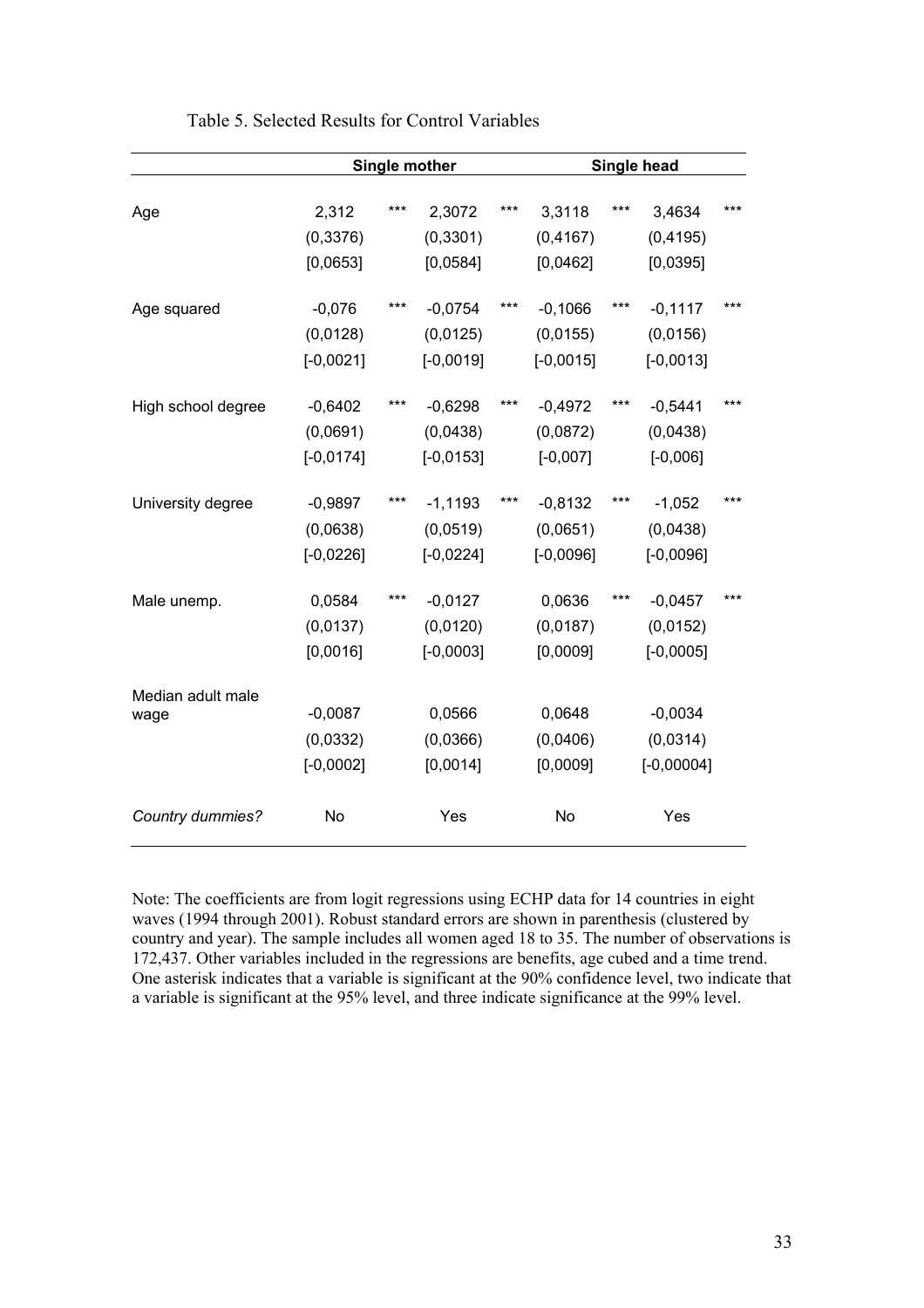|                                        | <b>Single mother</b>     |     | Single head              |       |
|----------------------------------------|--------------------------|-----|--------------------------|-------|
| a) Group*year dummies                  | 0,1227                   | *** | 0,0774                   | **    |
|                                        | (0,0377)                 |     | (0,0390)                 |       |
|                                        | [0,00326]                |     | [0,00092]                |       |
| b) Group*trend                         | 0,1057                   | *** | 0,0689                   | $***$ |
|                                        | (0,0352)<br>[0,00282]    |     | (0,0351)<br>[0,00082]    |       |
| c) Country dummies, group*year dummies | 0,0267                   |     | 0,0332                   | *     |
|                                        | (0,0208)                 |     | (0,0197)                 |       |
|                                        | [0,00068]                |     | [0,00038]                |       |
| d) Country dummies, group*trend        | 0,0118                   |     | 0,0224                   |       |
|                                        | (0,0194)<br>[0,0003]     |     | (0,0178)<br>[0,00025]    |       |
| e) Country dummies*trend               | $-0,0225$                |     | $-0,0026$                |       |
|                                        | (0,0239)<br>$[-0,00057]$ |     | (0,0226)<br>$[-0,00003]$ |       |

Table 6. Coefficients for the Effect of Benefits on Single Motherhood and Headship (ii).

Note: The coefficients are from logit regressions using ECHP data for 14 countries in eight waves (1994 through 2001). Robust standard errors are shown in parenthesis (clustered by country and year in all specifications). Marginal effects are in brackets. The sample includes all women aged 18 to 35. The number of observations is 172,437. Other variables included in the regressions are age, age squared, age cubed, two education dummies, male unemployment rates and median male wages. Two asterisks indicate that a variable is significant at the 95% level, and three indicate significance at the 99% level. Benefits are defined as predicted family-related allowances and social assistance received by a typical single head in a given country and period, and are measured in thousands of euros. The dummies for groups of countries include one for the UK and Ireland, one for Spain, Italy, Greece and Portugal, and one for Finland and Denmark.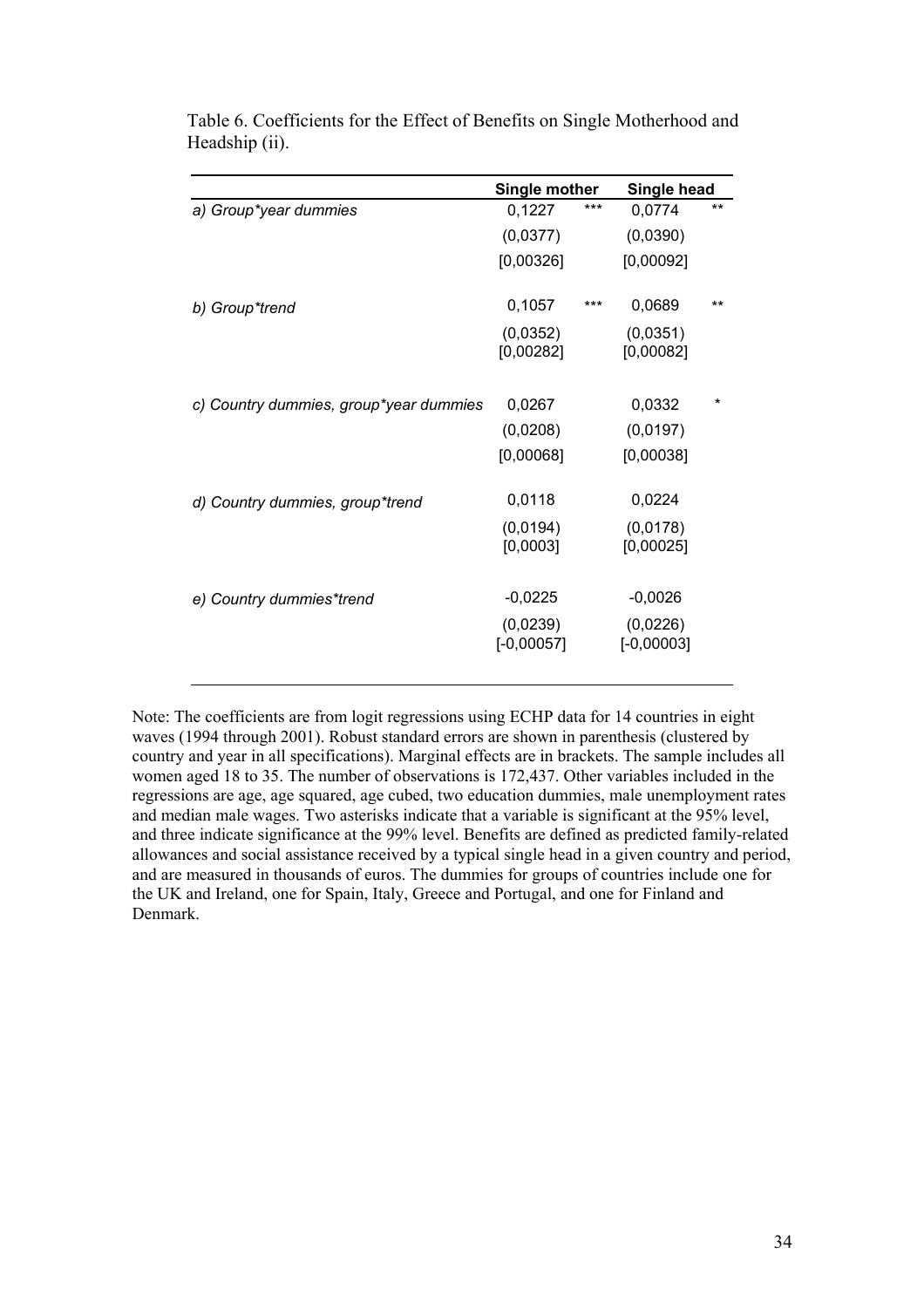|                                  | <b>Single</b><br>mother |     | Single head |       |
|----------------------------------|-------------------------|-----|-------------|-------|
| a) Cross-section                 | 0,2754                  | *** | 0,343       | $***$ |
|                                  | (0,0382)                |     | (0,0437)    |       |
|                                  | [0,01081]               |     | [0,00576]   |       |
| b) Year trend                    | 0,2797                  | *** | 0,3338      | ***   |
|                                  | (0,0407)                |     | (0,0455)    |       |
|                                  | [0,01098]               |     | [0,00560]   |       |
| c) Group dummies, year trend     | 0,0365                  |     | 0,0143      |       |
|                                  | (0,0602)                |     | (0,0558)    |       |
|                                  | [0,00138]               |     | [0,00020]   |       |
| d) Country dummies, year trend   | 0,0347                  |     | 0,0765      | $***$ |
|                                  | (0,0426)                |     | (0,0374)    |       |
|                                  | [0,00123]               |     | [0,00101]   |       |
| e) Country dummies, group*trend. | 0,0462                  |     | 0,0775      | $***$ |
|                                  | (0,0385)                |     | (0,0340)    |       |
|                                  | [0,00164]               |     | [0,00102]   |       |
| f) Country dummies*trend.        | $-0,0089$               |     | 0,0553      |       |
|                                  | (0,0476)                |     | (0,0448)    |       |
|                                  | $[-0,00031]$            |     | [0,00072]   |       |

Table 7. Coefficients for the Effect of Benefits on Single Motherhood and Headship, Low Education Sample

Note: The coefficients are from logit regressions using ECHP data for 14 countries in eight waves (1994 through 2001). Robust standard errors are shown in parenthesis (clustered by country and year in all specifications). Marginal effects are in brackets. The sample includes all women aged 18 to 35 with less than a high school degree. The number of observations is 60,579. Other variables included in the regressions are age, age squared, age cubed, male unemployment rates and median male wages. Two asterisks indicate that a variable is significant at the 95% level, and three indicate significance at the 99% level. Benefits are defined as predicted family-related allowances and social assistance received by a typical single head in a given country and period, and are measured in thousands of euros. The dummies for groups of countries include one for the UK and Ireland, one for Spain, Italy, Greece and Portugal, and one for Finland and Denmark.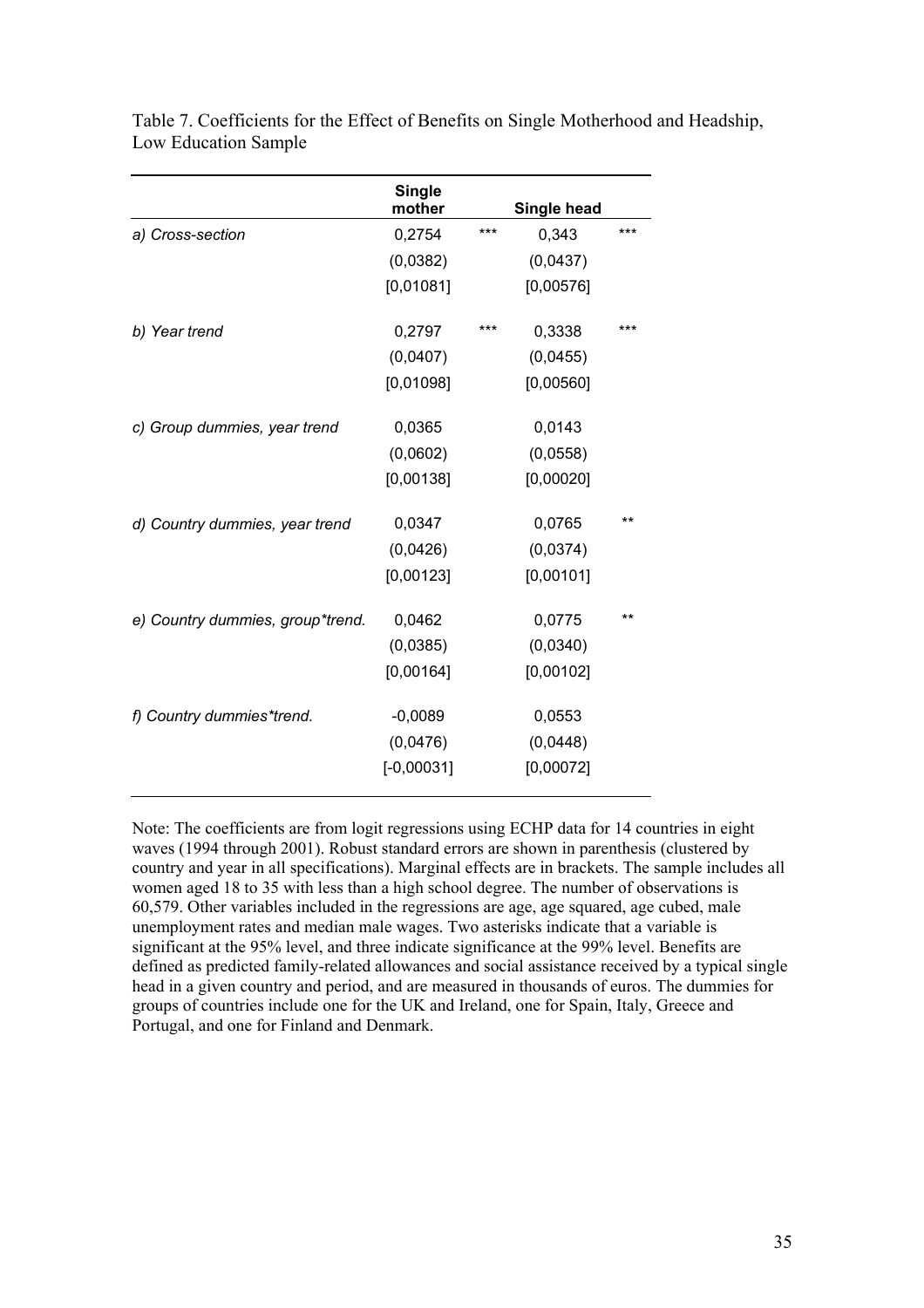|                     | <b>Never married women</b> |       |                       | Ever married with children |                         |     |                       |       |
|---------------------|----------------------------|-------|-----------------------|----------------------------|-------------------------|-----|-----------------------|-------|
|                     | <b>Single</b><br>mother    |       | <b>Single</b><br>head |                            | <b>Single</b><br>mother |     | <b>Single</b><br>head |       |
| a) Year trend       | 0,1737                     | $***$ | 0,167                 | ***                        | 0,1723                  | *** | 0,203                 | ***   |
|                     | (0,0343)                   |       | (0,0351)              |                            | (0,0359)                |     | (0,0427)              |       |
|                     | [0,00439]                  |       | [0,00156]             |                            | [0,00774]               |     | [0,00642]             |       |
| b) Group dummies,   |                            |       |                       |                            |                         |     |                       |       |
| year trend          | 0,0862                     | ***   | 0,0375                |                            | 0,1139                  | *** | 0,078                 | $***$ |
|                     | (0,0280)                   |       | (0,0266)              |                            | (0,0364)                |     | (0,0305)              |       |
|                     | [0,00198]                  |       | [0,00023]             |                            | [0,00498]               |     | [0,00228]             |       |
| c) Country dummies, |                            |       |                       |                            |                         |     |                       |       |
| year trend          | 0,0099                     |       | 0,0016                |                            | 0,0384                  |     | 0,0729                | ***   |
|                     | (0,0120)                   |       | (0,0153)              |                            | (0,0388)                |     | (0,0255)              |       |
|                     | [0,00018]                  |       | [0,00001]             |                            | [0,00161]               |     | [0,00207]             |       |
| d) Group*trend      | 0,0896                     | ***   | 0,0424                |                            | 0,1271                  | *** | 0,0868                | $***$ |
|                     | (0,0281)                   |       | (0,0269)              |                            | (0,0413)                |     | (0,0363)              |       |
|                     | [0,00205]                  |       | [0,00026]             |                            | [0,00555]               |     | [0,0025]              |       |
| e) Country dummies, |                            |       |                       |                            |                         |     |                       |       |
| group*trend.        | 0,0008                     |       | $-0,0069$             |                            | 0,0437                  |     | 0,0756                | ***   |
|                     | (0,0111)                   |       | (0,0132)              |                            | (0,0455)                |     | (0,0285)              |       |
|                     | [0,00001]                  |       | $[-0,00004]$          |                            | [0,00183]               |     | [0,00214]             |       |
| f) Country          |                            |       |                       |                            |                         |     |                       |       |
| dummies*trend.      | $-0,0059$                  |       | $-0,0136$             |                            | $-0,0672$               |     | 0,0035                |       |
|                     | (0,0121)                   |       | (0,0159)              |                            | (0,0654)                |     | (0,0318)              |       |
|                     | [0,00011]                  |       | $[-0,00007]$          |                            | $[-0,00266]$            |     | [0,00010]             |       |

Table 8. Coefficients for the Effect of Benefits on Single Motherhood and Headship, by Marital Status.

Note: The coefficients are from logit regressions using ECHP data for 14 countries in eight waves (1994 through 2001). Robust standard errors are shown in parenthesis (clustered by country in all specifications but b, where they are clustered by groups of countries). Marginal effects are in brackets. The sample includes all women aged 18 to 35. The number of observations is 91,871 in the never married regressions, and 60,565 in the ever married regressions. Other variables included in the regressions are age, age squared, age cubed, two education dummies, male unemployment rates and median male wages. One asterisk indicates that a variable is significant at the 90% confidence level, two indicate that a variable is significant at the 95% level, and three indicate significance at the 99% level. Benefits are defined as median family-related allowances and social assistance received by single heads in a given country and period (never married heads in the regressions for never married women, and ever married heads in the regressions for ever married women with children). The dummies for groups of countries include one for the UK and Ireland, one for Spain, Italy, Greece and Portugal, and one for Finland and Denmark.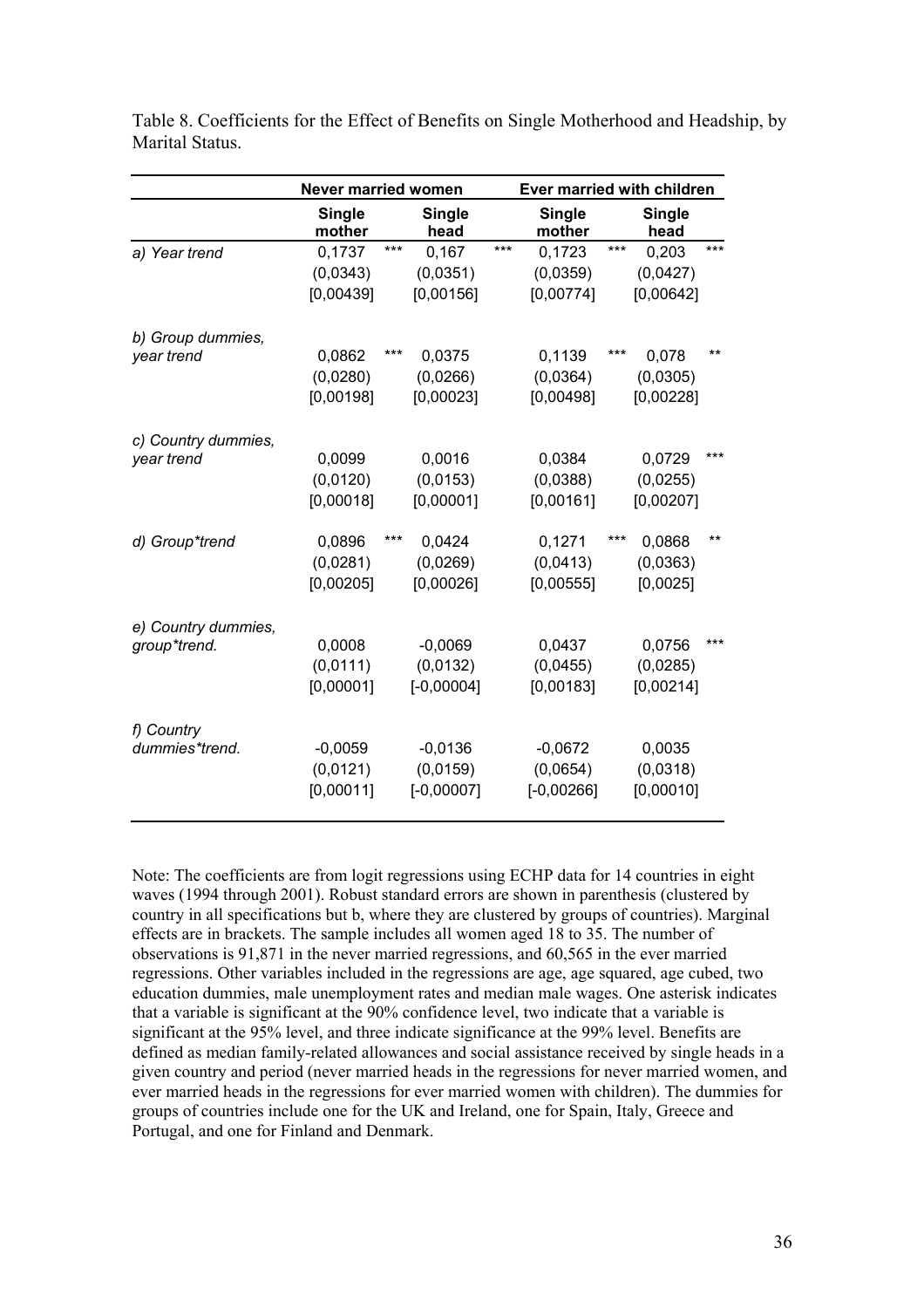|                       | Age cut 35           |             | Age cut 45    |             |  |
|-----------------------|----------------------|-------------|---------------|-------------|--|
|                       | <b>Single mother</b> | Single head | Single mother | Single head |  |
| a) Baseline           | 0,033                | $-0,0017$   | 0,0236        | $-0,0014$   |  |
|                       | (0,0421)             | (0,0497)    | (0,0299)      | (0,0332)    |  |
| b) Year trend         | 0,0335               | $-0,0014$   | 0,0236        | $-0,0015$   |  |
|                       | (0,0421)             | (0,0497)    | (0,0300)      | (0,0332)    |  |
| c) Year dummies       | 0,0441               | 0,0147      | 0,0516        | *<br>0,017  |  |
|                       | (0,0445)             | (0,0537)    | (0,0314)      | (0,0352)    |  |
| d) Group*trend        | 0,0349               | 0,0093      | 0,0251        | 0,0079      |  |
|                       | (0,0422)             | (0,0494)    | (0,0301)      | (0,0332)    |  |
| e) Group*year dummies | 0,045                | $-0,0052$   | 0,0669        | *<br>0,0386 |  |
|                       | (0,0489)             | (0,0591)    | (0,0342)      | (0,0382)    |  |
| f) Country*trend      | $-0,014$             | 0,0493      | $-0,0565$     | 0,0121      |  |
|                       | (0,0539)             | (0,0620)    | (0,0394)      | (0,0434)    |  |
|                       |                      |             |               |             |  |

Table 9. Coefficients for the Effect of Benefits on Single Motherhood and Headship, Specifications with Individual Fixed Effects.

Note: The coefficients are from fixed effects logit regressions using ECHP data for 14 countries in eight waves (1994 through 2001). Standard errors are shown in parenthesis. The sample includes all women aged 18 to 35 (18 to 45 in columns 3 and 4). The number of observations is 8,755 (17,632 for 18-45 age cut) in the single mothers regressions and 6,476 (14,260 for 18-45 age cut) in the single heads regressions. Other variables included in the regressions are age, age squared, age cubed, education dummies, male unemployment, and male wage. One asterisk indicates that the variable is significant at the 95% confidence level, two indicate significance at the 99% confidence level. Benefits are defined as median family-related allowances and social assistance received by single heads in a given country and period.